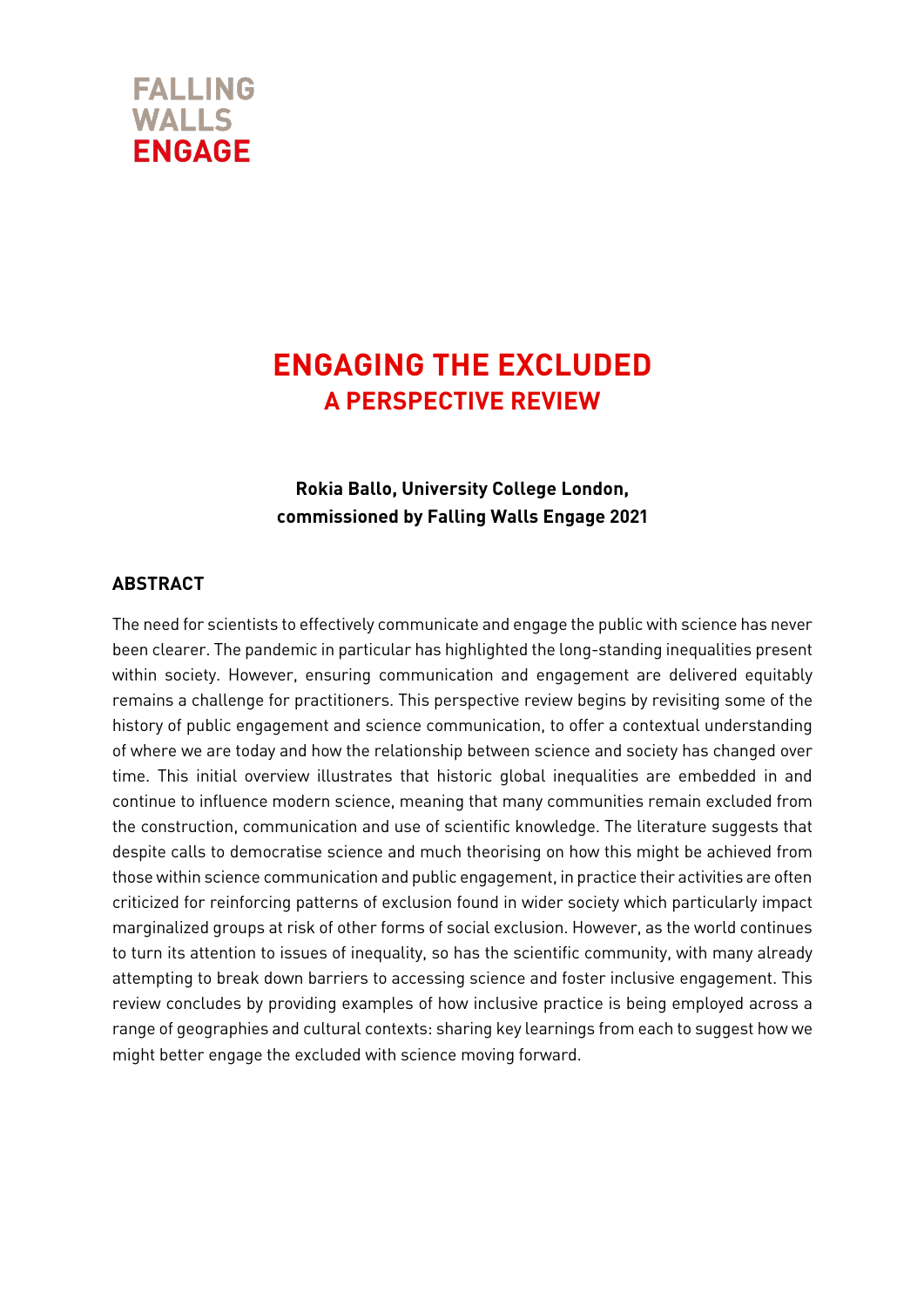## **INTRODUCTION**

Science and technology hold a prominent place within modern society. Increasingly they have been used to support government decision making and to deliver solutions to everyday problems. In particular, the Covid-19 pandemic has highlighted the ways scientific evidence and technology are used to shape our lives. Given their centrality to the organisation of society, there is a clear need for scientific knowledge to extend beyond academia and industry and into the public domain. As Emily Dawson (2019) notes, developing opportunities for non scientists (lay publics) to engage with science in ways that are equitable and accessible are important, because engagement of this kind can provide people with the tools, skills and opportunities to navigate contemporary life and or become our next generation of scientists (p. 20).

However, despite repeated calls to democratise science and improve relations between scientists and the public over the last four decades, it remains that current methods of science communication and public engagement are still not reaching many communities within society, particularly those that are already disadvantaged and/or multiply marginalised. These communities and the individuals within them have variously been named 'hard to reach' or 'underserved' in attempts to describe their exclusion from engagement activities. These terms often increase our focus on overcoming barriers while overlooking historic socio-political contexts which created them e.g., the unequal distribution of power and resources globally. They also prevent researchers and practitioners from looking inward, to themselves and the institutions they are part of, to understand where issues such as public trust and/or apathy towards science and the exclusion of public needs, wants and values from the scientific research, communication and engagement agenda originate and why.

Hoping to stimulate conversations that effect change in this area, Falling Walls Engage will be initiating a new project about inclusiveness in Science Engagement/Public Engagement/Science Communication with a focus on underserved communities from a global perspective this year. The perspective review that follows aims to support their efforts by providing a brief overview of the history of these interconnected disciplines (Science Engagement/Public Engagement/Science Communication) to demonstrate how their legacies continue to shape contemporary research and practice. We then look ahead to the future of public interactions with science, with a focus on those attempting to attend to issues of inclusion and equality. We include a small international sample of case studies from which we have attempted to synthesise key learnings that can both inspire and challenge us all.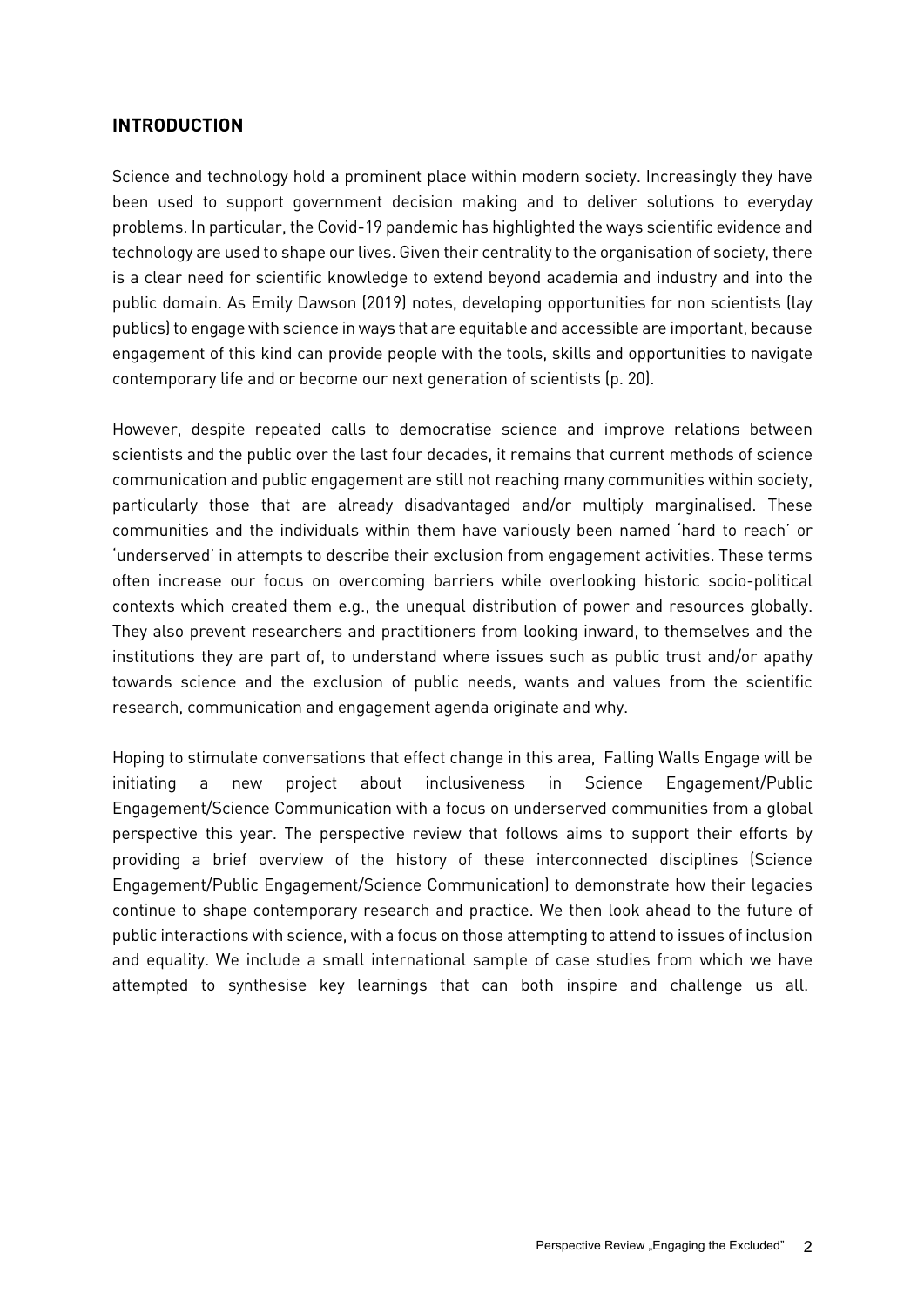# **DEFINITIONS**

To support our understanding of the science communication and public engagement landscape, it is often useful to include definitions of the topics we will be discussing (Burns et al. 2003).

## **Science Communication**

The landscape of science communication is vast and ever changing. Broadly speaking science communication or Sci Comm involves the dissemination of scientific knowledge and themes between, scientists and non scientists, also sometimes referred to as lay publics, for the purposes of increasing or creating awareness, enjoyment, interest, opinion and understanding (Burns et al. 2003). Communication itself has been widely theorised and can be thought of as "the practice of producing and negotiating meanings...which always takes place under specific social, cultural and political conditions." (Schirato and Yell, 1997). In some locations like Australia and the UK these practices are an academic and professional activity with varying degrees of government support and institutionalisation, while in others it is seen as an inherent part of science itself or even as a form of activism (Gascoigne and Schiele, 2020). As Dawson (2019) notes, much of the debate over terms here is to do with whether science is being communicated 'at' publics or 'with' them, with many activities falling into the former (p.8). Although there have been steps towards more participatory modes of communication which value the knowledge of publics alongside that of scientists, in reality much of this shift has been theoretical rather than practical with many individuals remaining either unwilling or unable to access scientific knowledge.

## **Public Engagement**

Public engagement with science and technology (PEST) or public engagement refers to intentional and meaningful two-way interactions that provide opportunities for mutual learning between scientists and members of the public. The aim is to create space for genuine discussion to set research, policy and funding agendas with an understanding of what publics want from, or are concerned by technoscientific development, at a point sufficiently upstream where change is still possible. (Jones, 2011). Engagement activities have also been positioned as possible sites for regaining public trust in science (Wynne, 2006). However, it has often been found that these aims are not being met and public views are being sought out to assess the public mood regarding pre-determined policy or funding decisions, for example during national debates over the use of biotechnology to create genetically modified crops (Attar and Genus 2014) or on discussions on how best to tackle climate change. Melanie Smallman (2018; 2019) explains that the collectively held imaginary of science as societies epistemically and morally superior 'saviour' has made science-led policy options resistant to public concerns, even when public views are sought out under the banner of public engagement. An unwillingness to take public concerns seriously then ensures that societal progress aligns with scientists and policymakers, rather than the publics, visions of desirable futures (Jasanoff, 2015; Jasanoff and Kim, 2009). On the other hand, positive progress is visible when looking at Responsible Research and Innovation (RRI) (Owen et al, 2012). Many of PEST's aims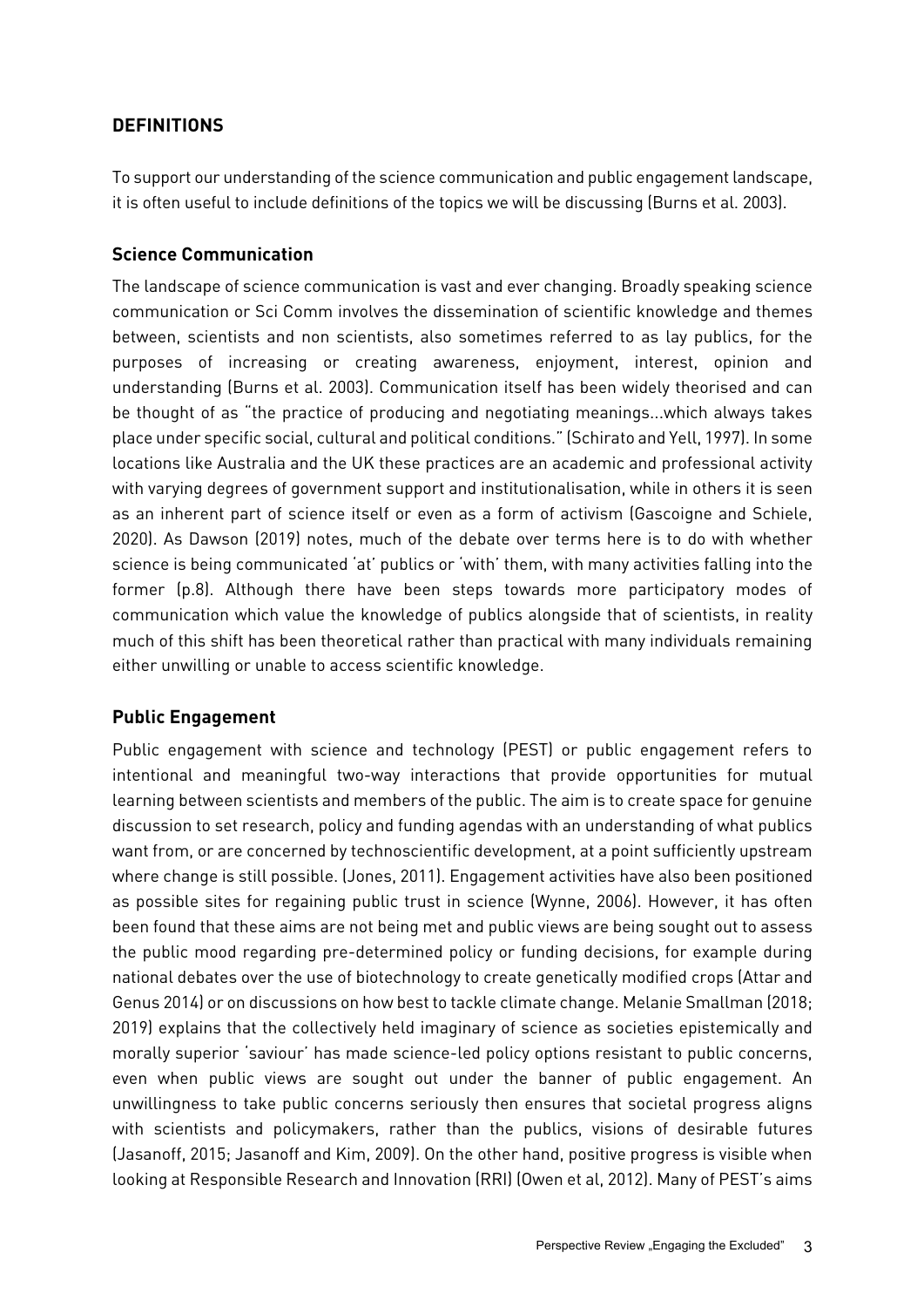and the shift they created in the relationship between science and society are now visible within RRI, as well as the wide range of research and policy initiatives based around the coproduction of knowledge that includes experts and the public.

# **Science Engagement**

The work of Falling Walls Engage (FWE) brings together and promotes the various activities that mediate a relationship between science and the public. They aim to expand the recognition of Science Engagement practices worldwide, making use of their strong international alliance of partners and stakeholders, with the belief that a better understanding and appreciation of science can help tackle global societal challenges.

As such, they have coined the expression 'Science Engagement', which effectively positions them between the vast domains of science communication and public engagement. Science Engagement as defined by FWE includes "activities, events, or interactions bridging the gap between science and society to generate mutual learning and mutual benefits. Engagement is, per definition, a two-way process with the goal to shape and co-create science literacy and scientific processes together, to promote active involvement of the public, science engagers and researchers, in engagement with science and scientific knowledge production." Through Science Engagement, they seek participatory formats of all levels: from co-productive research and public panels (engagement) to arts-driven or entertaining approaches (communication) - ultimately aiming to implement practices of equitable inclusion and equality of impact for all those involved.

# **Exploring how and why we began to communicate science**

Writing this review, I began by revisiting dominant narratives of the history of science communication and public engagement to consider whether/how they have shaped the field and how this might relate to contemporary underserved or excluded communities. As I moved down the historical timeline I reflected on the questions of early historians in this area: "why, for whom and how a science, at a particular time, was spread through the social fabric of an era; who made this science theirs in a particular era and by what means"? (Raichvarg and Jacques, 1991), in the hope that greater understanding of these factors could support improvements in the development of equitable and inclusive communication and engagement activities.

Literature from the history of science shows that the perceived value of science in society has long supported arguments for the communication of scientific knowledge (Thomas and Durant, 1987). The common-sense argument that 'science is valuable and therefore the public should learn about it', although true, has been effective in obscuring the underlying motivations of those educating and informing publics about science. One such motivation, the legitimation of science, is evident within the historic philosophical debate where positivists claimed there was only one kind of knowledge about the world (Hannam, 2011; Rouse, 1990 p.180). This idea that there was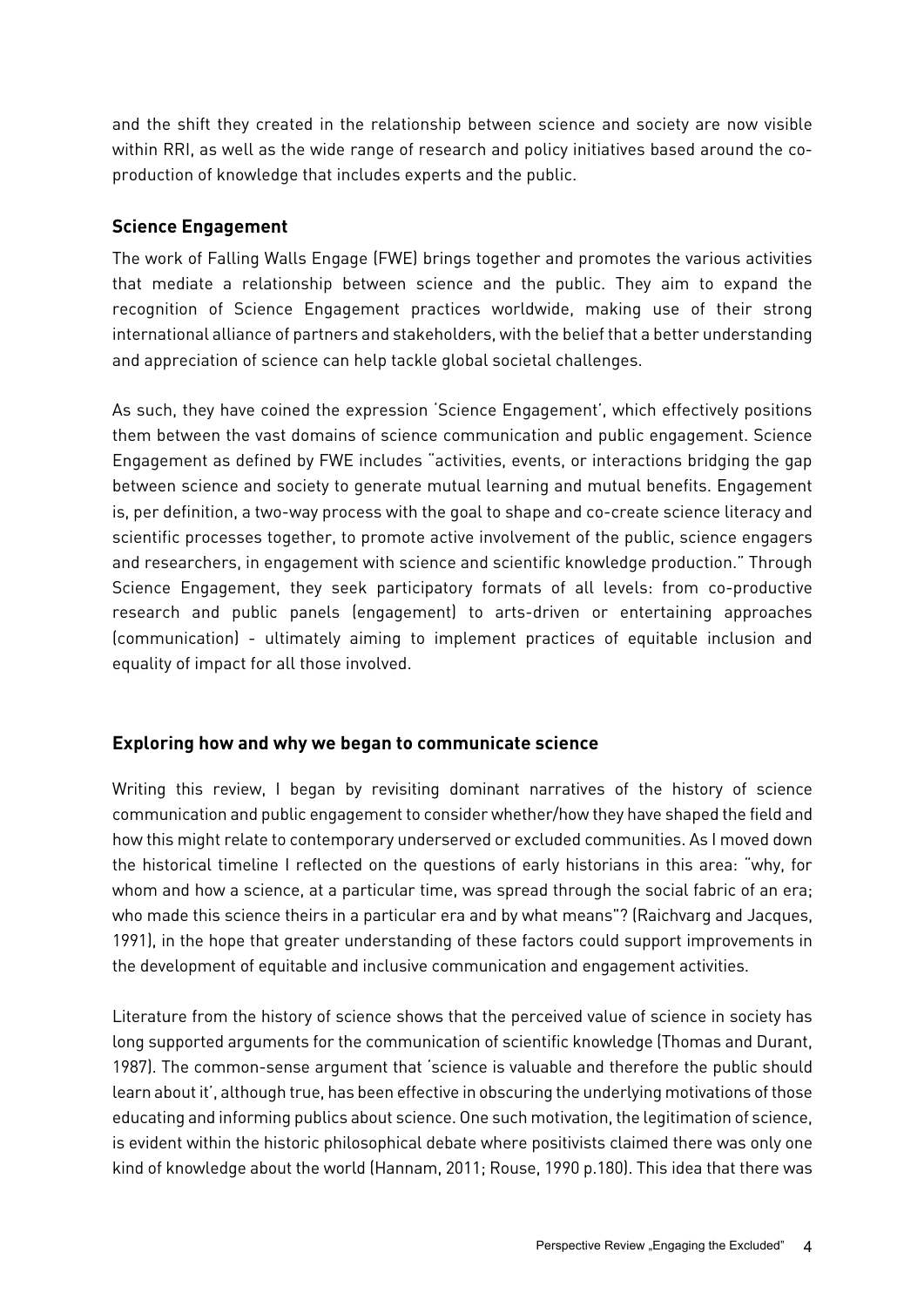only one way of knowing (western science, then called natural philosophy) and the desire to communicate this knowledge as a means of legitimising science (and in turn the moral and epistemic superiority of the West) is evident within the Early Modern history of science, particularly during Western colonisation of the rest of the world. For example, during the 18th century, Western natural philosophy was felt to embody the values central to Enlightenment thought: that truth as attained through rationality and empiricism would dramatically improve human life (Bristow, 2017; Outram, 2019 p. 109). This belief was used to justify the, often violent, spread of western ideologies, 'rationality' institutions and knowledge, to distant lands and peoples who, seeming to lack the means to achieve liberty and civility themselves, eagerly awaited the arrival of European settlers (De Condorcet, [1795] cited in: Carey and Festa, 2009 pp. 1-2; Outram, 2019 p.109; Raj, 2007 p.6; Watanabe, 2017).

For the public, the popularisation of science in the 19th century was used to encourage acceptance of "scientific authority". A respectable place for science and scientists within society was secured by creating a public that viewed science as important (Kuritz, 1981). Here, the moral values of science were stressed in the arguments for teaching science on a popular basis (Kuritz, 1981 p.26).

Further study across the social sciences has allowed us to challenge ideas of a singular knowledge or science developed exclusively in the West which was then disseminated to 'the rest'. Showing instead, that what we understand as 'science' changes through time and space, and the creation of these various forms of science has long been a global endeavour, often relying on the collaboration of both settler and native forms of knowledge (Daston, 2015 p.242; Outram, 2019 pp. 108-122). In other words, no one 'owns' the pursuit of scientific knowledge. It is a project that we all have the right, if not the resources, to participate in.

However, the legacy of Early Modern science and its links to colonialism and other systems of oppression, is one we must still be aware of in contemporary science communication/public engagement. As Lindy Orthia (2020) notes, "how a discipline's history is written shapes its identity" and although practices of science communication began centuries ago, the study of the history of public communication of science is a relatively young field of research (Massarani et al. 2017).

The dominant narratives of science communication and public engagements' origins that have emerged remain geographically, culturally, and temporally narrow e.g., Eurocentric and recent - reflecting existing narratives about the development and dissemination of science itself (Raj, 2007). This framing has created and sustained a rigid imaginary of what scientific knowledge looks like and who is able to create it (e.g., those that are white, western, male or able bodied etc. framed as the norm) which in turn sustains problematic boundaries between what we view as 'real' science vs. traditional or Indigenous knowledge: tacitly implying inferiority of the latter (Orthia, 2020).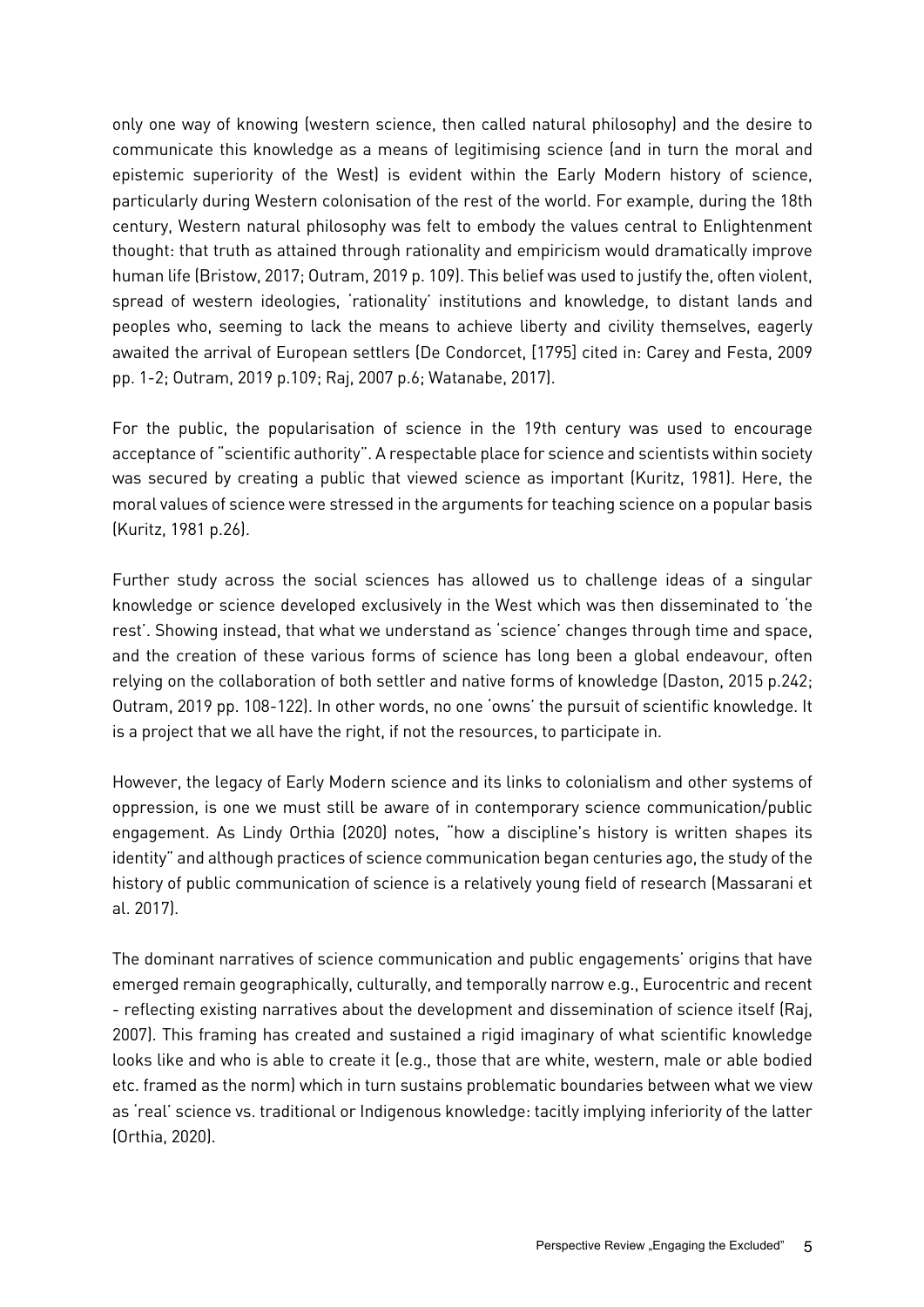Critiques from observers of contemporary engagement projects, including those attempting to deliver inclusive science outreach and engagement, suggest such projects are 'assimilationist', prioritising western knowledge and practices above others and positioning those who do not participate as lacking both culture and knowledge (Dawson, 2014, 2019; Yosso, 2005). In other words, by only showcasing western knowledge and practices they are tacitly pushing for this knowledge to be accepted or 'assimilated' as the norm by minoritised participants, exchanging their own cultures and knowledge for 'Anglo-conformity' (Kim, 2007): reaffirming the long lasting impact of the inequalities created during the spread of western science.

Similarly, Jones (2011) suggests that "some science communication is about the popularisation of 'well-established' and 'uncontroversial' science while others are designed to provoke or advocate for knowledge which is not universally agreed upon" (p.2). If we consider whose knowledge has historically been readily accepted as fact vs that which society must be persuaded to believe is valid (e.g., western knowledges vs. those variously defined as 'native', 'indigenous, 'traditional' or 'local' (Mazzochi, 2006)), how subjective categorisations can be and who gets to decide: we begin to see how a desire to popularise certain types of knowledge reinforces existing hierarchies and inequalities in the global knowledge economy.

Essentially, the way we talk about science (who conducts it and what it looks like) as well as the distribution of resources that provide access to the scientific knowledge economy (either providing or withholding the capacity for different groups to undertake and fund their own research or set the research agenda) have created deeply embedded patterns of exclusion within science communication and public engagement that are still present today. As such, there are many communities who do not have access to science and/or believe it is not an activity they can participate in or is not related to their everyday lives. It is these publics we can identify as being underserved, or more accurately excluded, from contemporary science communication and public engagement initiatives. As Orthia 2020 notes: "insofar as access to science communication facilitates social power, a desire to radically democratise ownership over it may be served by conceptualising its history as bigger than the West and older than recent centuries."

In other words, looking for or creating older and more polyvocal histories of science and science communication is a good place to start when thinking how best to engage those identified as underserved. Thinking critically about these histories can also help us begin to understand the complex and interlinking factors that have left many explicitly and implicitly excluded from science communication and engagement initiatives.

## **From attitudes and understanding to engagement and inclusion**

Reviews of the last few decades identify several key turning points for science communication and public engagement as being related to wider political or cultural shifts that changed the nature of science-society relations. However, it should not be assumed that progress delivered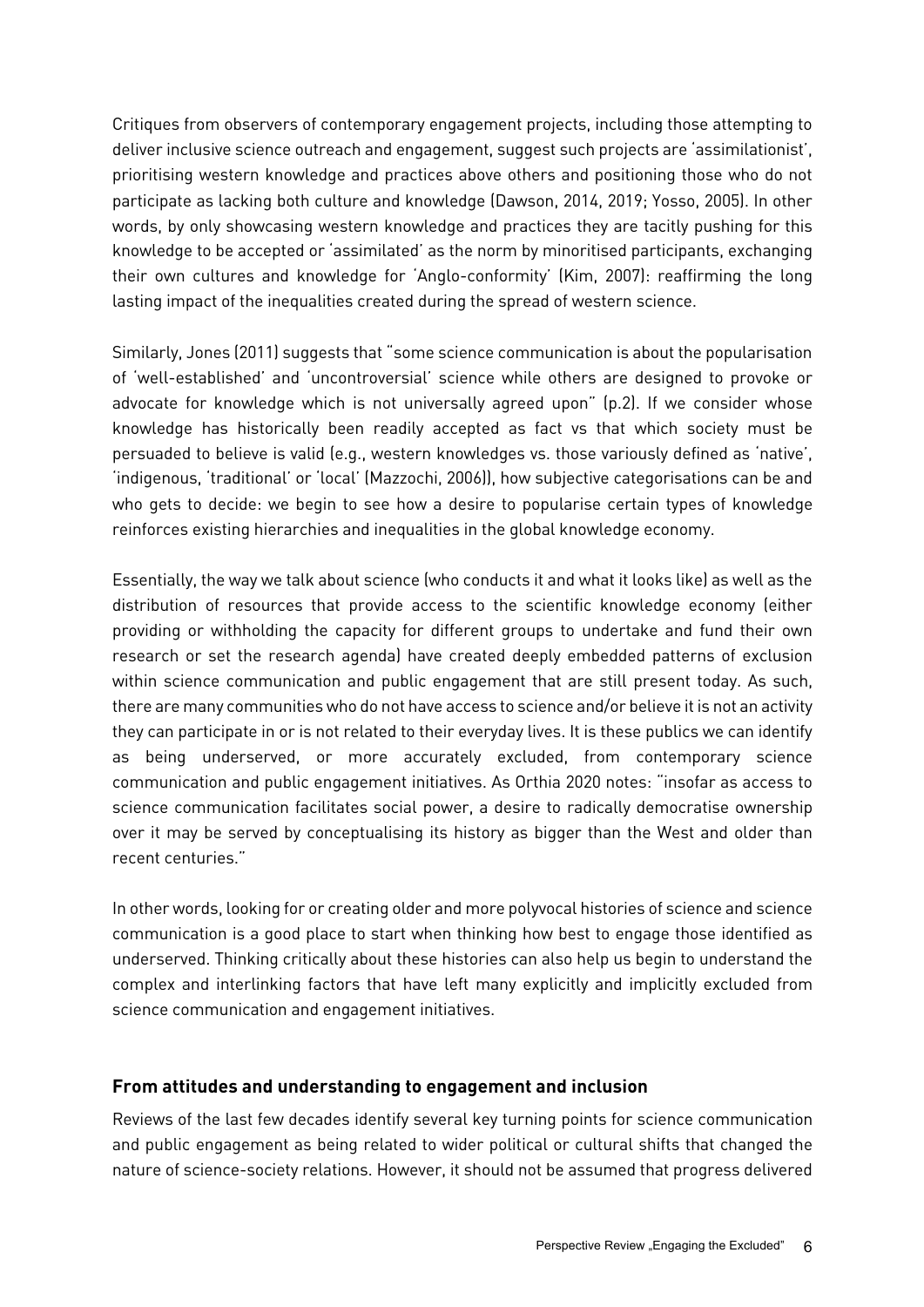equitable or even increased access to science for all (Dawson, 2014) and tensions between public calls to democratise science and backstage motivations to make institutional dominant forms of knowledge normative, viewed as the standard and or superior to other types of knowledge, (Wynne, 1995) remain. Taking on Orthia's perspective regarding the importance of developing global histories of science, we review the modern histories of science communication and engagement from a small cross section of nations to see what we can learn about the current landscape that could support initiatives towards inclusive practice in the future.

# **THE UNITED KINGDOM**

Before the internet or international crises placed science at the centre of public discourse, the widespread communication of science to publics was primarily facilitated by the mass media. In the Nineteenth century you could find lectures of popular scientists reprinted in the pages of national newspapers e.g., The New York Times (Weigold, 2001). And during the periods of world war that followed where science was viewed as integral to many nations' victory, positive stories of science were shared by journalists keen to engage with scientists. This good feeling seemed to have run dry amongst press outlets by the 1970s. In the United Kingdom (UK), for example, scientists felt the press had taken a more critical view in light of discoveries of the environmental harm caused by scientific advancement (Lock, 2011).

In 1985, The Royal Society (UK) released the Bodmer Report, now viewed as a watershed moment in the history of science-society relations. The report reproduced long-standing views within British society regarding the importance of science, not only able to improve national prosperity and the competitiveness of British industry but as a means through which the quality of publics personal decisions could be improved (Bodmer, 1985 p.6). Prior to this, politicians and scientists had focused on public attitudes to science or on, finding ways to measure levels of scientific literacy within the population, but communicating scientific research to the public was not considered an inherent part of a scientist's role. By linking science to national progress and prosperity, improving the publics scientific literacy was on the agenda once more and the public understanding of science (PUS) debate was relaunched and institutionalised with the formation of the Committee on the Public Understanding of Science. Much like measurements of 'scientific literacy' before it (Bauer, Allum and Miller, 2007; Durant, 2000) PUS mainly served to problematise the public and only offered limited interrogation of the ways the construction and communication of science had made scientific knowledge inaccessible or simply appear unimportant to non-scientists. PUS created a version of the public in the minds of scientists and policymakers that was homogenous and knowledge deficient, lacking desired levels of scientific understanding, and led to a one-way top down process of 'correctional' science communication (from scientists to the public) typically disseminated through the mass media working alongside scientists and government departments (Miller, 2001 p. 116; Wynne, 2005 p. 66).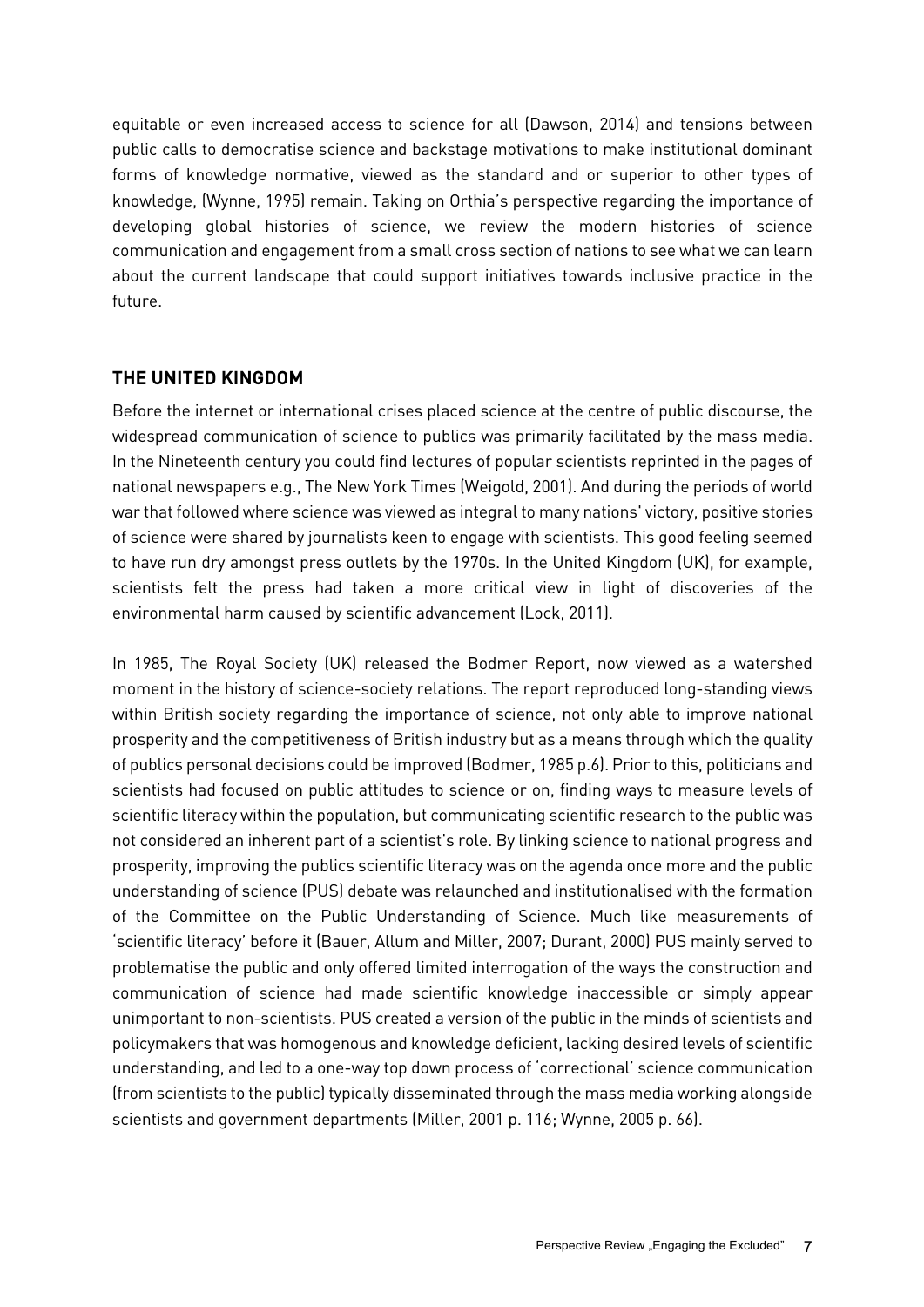Following the Bovine Spongiform Encephalopathy (BSE) crisis of the late 80s/90s, a gross mismanagement of science-policy-public relations (European Environment Agency, 2001), The House of Lords published their 'Science and Society' report (2000). Here, the once deficient public were reframed as one that now had meaningful knowledge that should feed into the machinery of scientific policy making. The emergence of a contextual PUS approach gave dialogue an important role in the development of new public knowledge and the need for increased participatory input of publics was recognised, igniting a 'gradual yet incomplete shift from 'understanding' [science] to public engagement with science: also described as a move from 'deficits to dialogue' (Bauer, 2009; Miller, 2001; Stilgoe et al. 2014).

## **JAPAN**

A national shift from PUS to communication and engagement has also been observed in Japan. Beginning in the 16th century western science was brought to Japanese shores via Portugal and later, exclusively the Netherlands thanks to the 250-year rule of the Tokugawa shoguns who limited trade with foregin entities allowing only the Dutch to remain in Japan until they were overturned in the 1850's (Goodman, 2002). As Japan opened its borders following this prolonged period of relative isolation, there was a sense that the nation must now race to catch up and then surpass the west: a fate, they believed, would be achieved by simply leaving science in the hands of experts to progress (Watanabe 2010). Following the second world war, Japan looked to science and technology innovation to support its economic recovery. However, concerns were raised by The Council for Science and Technology that the general public lacked the necessary knowledge to build the talented workforce required, stating that the government would need to dedicate efforts to raising awareness with a view to improving the public understanding of science.

By the late 20th century there was growing public indifference to science and technology as the negative aspects of innovation became more visible to the public in the 1980's, the opening of a large scale science and technology exposition in 1985 in Tsukuba, followed by a shift towards interactive two-way engagement practices in the early 2000's with the emergence of newly published research, science cafes and networking and consensus building events with the public, held by the The Japanese Society for Science and Technology Studies to replicate those found in the US. Undoubtedly PUS/PEST research and practice extend far beyond the UK and America, however Locke (2011) notes the strength of their influence, especially regarding the development of institutional programs, where these nations were often used as examples when other countries developed their own (p.18).

Following science communication and engagement practices became institutionalised to repair science-society relations damaged by the mismanagement of the March 2011 earthquake that caused a sequence of explosions at the Fukushima Daiichi Nuclear Power Plant. The major event revealed a lack of real science communication policy, transparency, and accountability when the public needed it most. This loss of faith in government communications opened the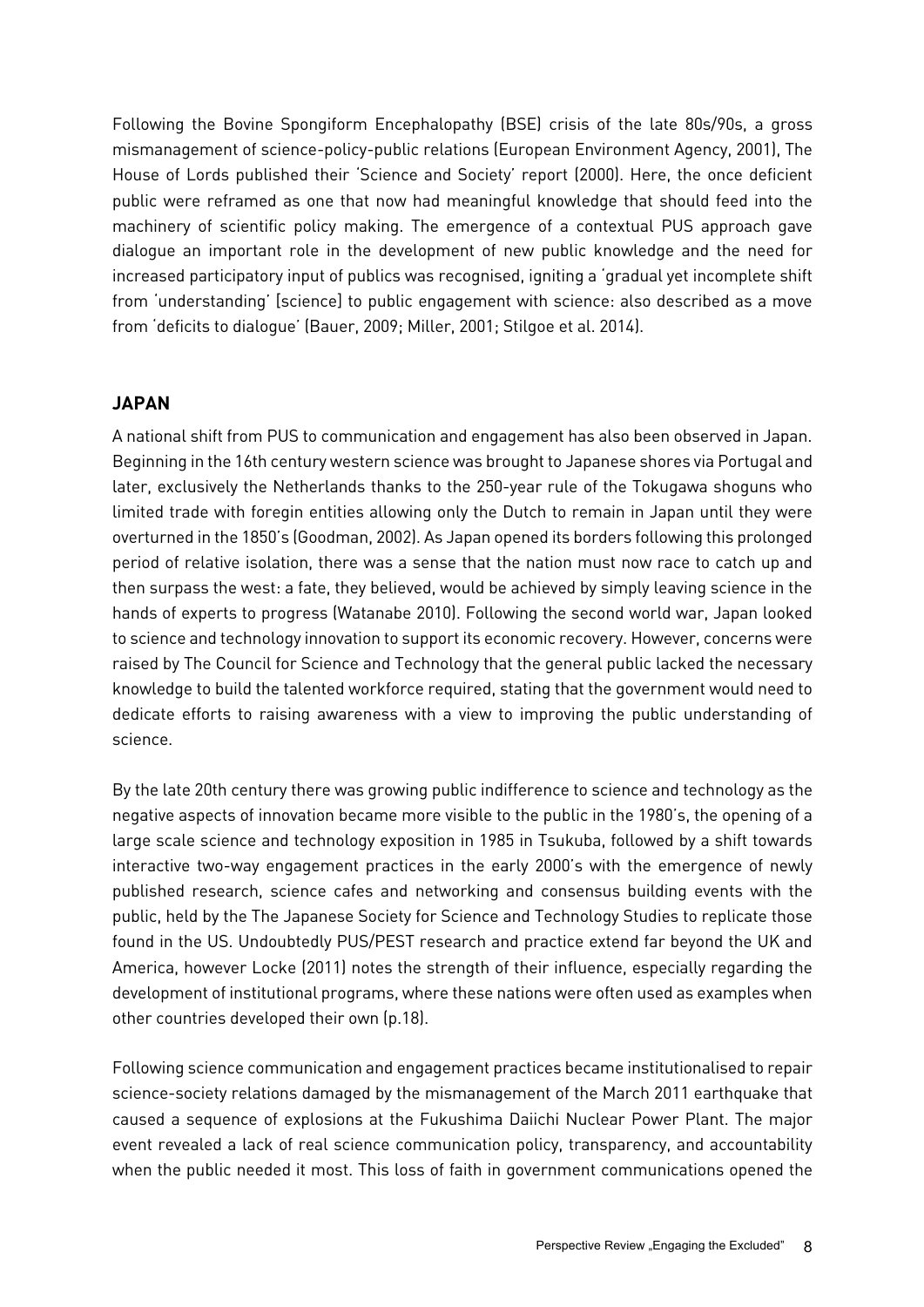door for more bottom-up approaches, e.g., the development of local networks to exchange information, with these grassroots science communication efforts now being considered a possible way to deliver more inclusive engagement with science that centres the public (Watanabe 2010; 2017).

# **BRAZIL**

Across the Pacific in Brazil the communication of science was largely absent until the 19th century. Portuguese colonial rule from the 16th century made the country a colony of exploitation for profit and laws that prohibited the publication of books in the 18th century kept the, then, small population illiterate and limited the spread of scientific knowledge to an elite, foreign educated few (Massarani and de Castro Moreira, 2020). This changed following the arrival of the Portuguese Court in the early 19th century which prompted a reversal on the laws on printing and the development of the first institutions linked to science and technology, concentrated in the former capital Rio de Janeiro.

Similar to Japan and the UK, world wars of the 20th century saw science gain prominence viewed as the embodiment of progress. In 1948, the Brazilian Society for the Advancement of Science (SBPC) was born, and magazines and newspapers began creating regular science sections, advocating for better funding, infrastructure, resources, status and recognition for the sciences (Massarani and de Castro Moreira, 2020). In the 1950's public interest in science was piqued by debates regarding the use of nuclear energy and many references to the atomic bomb can be found in Brazilian literature and poetry of the time.

The military coup of 1964 had far reaching socio-economic impacts on the country, damaged the scientific community with many researchers forced to flee and slowed down efforts to engage the public with science (Massarani and de Castro Moreira, 2020 and Skidmore, 1988). Under a Military Dictatorship, the SBPC took on a key role in government resistance: advocating for democracy and the use of science to address social challenges and Brazil's underdevelopment. Like Japan, a narrative of 'catching up' to the rest of the world was deeply embedded in the minds of Brazilians. As Evangelista and Kanashiro (2004) describe it, the idea of a 'deficit' can be found in discussions not just by science journalists and researchers but also throughout political and economic discourses. As such, they suggest Brazil is attempting to overcome a 'double deficit': two levels of deficit that join together and empower each other. On the one hand you have the idea that the public lack sufficient scientific literacy and on the other is the "idea that the country itself is deficient in relation to the cultural, economic, political and scientific development of developed countries in the global North" (p.1).

Following the end of the dictatorship in 1985, science communication in Brazil has enjoyed a period of fragile growth. There are now approximately 260 museums in Brazil, although it is noted that the spread of informal learning spaces throughout the country remains uneven (Almeida et al 2015). It is also suggested that many do not offer interactivity and looking to the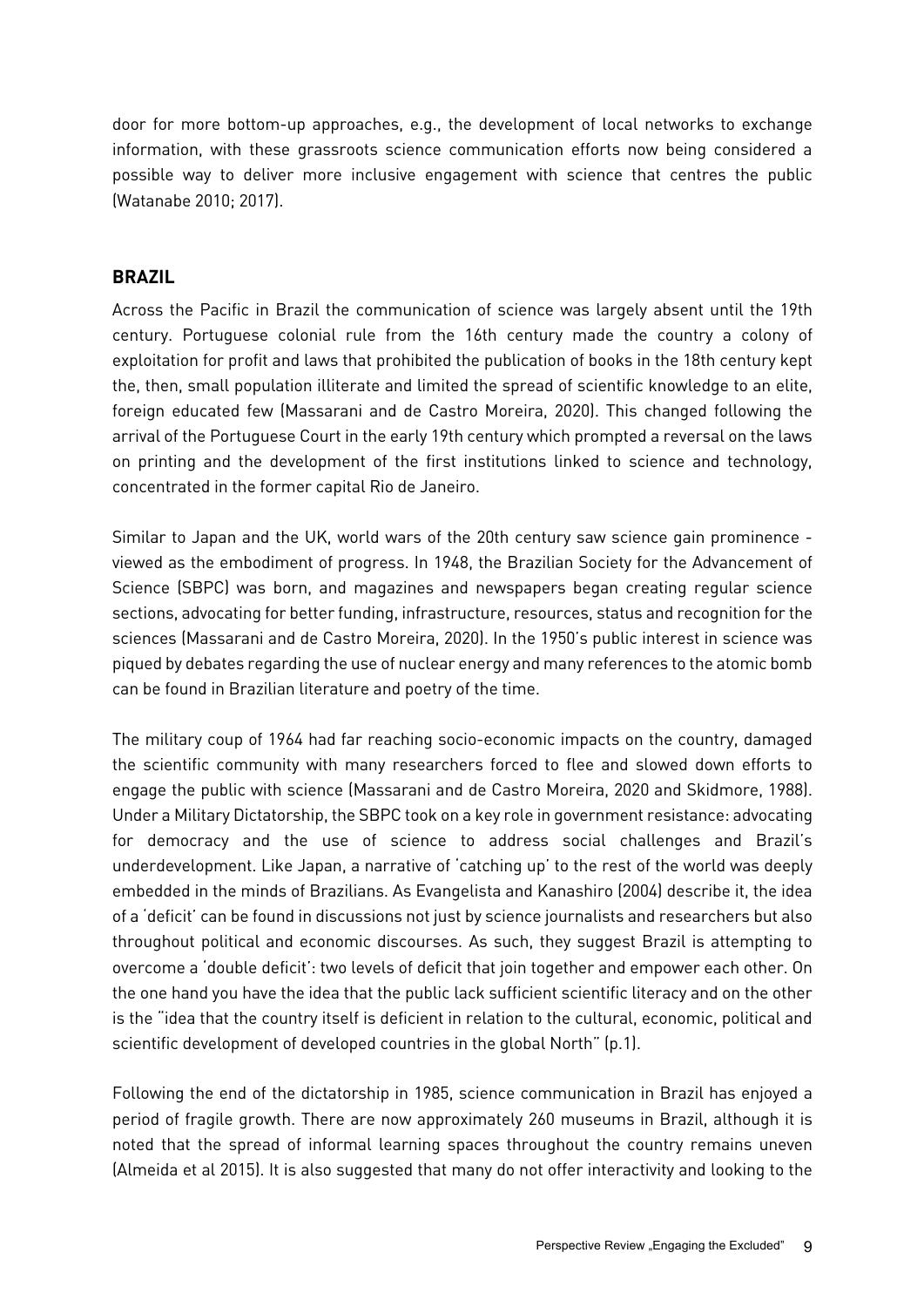future, the nation's science communicators will need to consider more participatory forms of engagement to make the knowledge accessible to improve the quality of public engagement.

In 2004, The National Week of Science and Technology was created by presidential decree and The Department of Popularization and Diffusion of Science and Technology was established alongside a national programme to support science communication. However, it is felt that support from the government has not been consistent. Many initiatives are plagued by unnecessary bureaucracy and remain vulnerable to changing political attitudes which manifests as a lack of institutional continuity in relation to programmes to popularise science communication and engagement. Furthermore, due to the size of Brazil's population, making science accessible to all citizens is already a considerable challenge for science journalists, researchers and practitioners. This is compounded by a lack of sufficient and consistent investment from government which limits the availability of resources making it particularly difficult to develop initiatives which reach poor and excluded groups.

Looking forward, Massarani and de Castro Moreira (2020) note that Brazil still has a long way to go on its science communication and public engagement journey in order for the development of scientific knowledge to meaningfully involve the public, beyond ideas of scientific literacy. However, they suggest that recognizing the cultural and social aspects of science as well as traditional knowledge is an important goal for the future. They also discuss the potential of citizen science projects, which tap into collective learning, as an effective way to educate the public about science. The hope is that despite various challenges to progress, the turn toward more inclusive and participatory engagement with science will continue.

# **LEARNINGS FROM THE LITERATURE**

Looking at cross-cultural histories of science communication, public engagement, and dialogue as they evolve (more of which can be found in Gascoigne et al book 'Communicating Science: A Global Perspective (2020)) reveal interesting common threads and useful perspectives. One such similarity is the ways in which scientific knowledge embeds and is embedded with sociopolitical and cultural changes which affect the ways societies develop, disseminate, and use scientific knowledge. Jasanoff (2004) describes the 'untidy, uneven processes through which the production of science and technology becomes entangled with social norms and hierarchies as the co-production of science and society: the idea that natural (or scientific) order and social order are produced together. For example, the way colonial projects were shaped by emerging science and technology, e.g., the development of new weapons and technologies of sea exploration or poor political decision making that attempted to maintain public trust in science by offering false assurances (BSE and Fukushima). The lasting impact of these events is in turn shaping the way science and technology is or is not developing within and between nations. Coproduction, which exists as a means for interpretation rather than a fully-fledged theoretical concept, also offers a challenge to scientism, which creates unrealistic expectations of what science can achieve or that engaging the public with science automatically equates to a public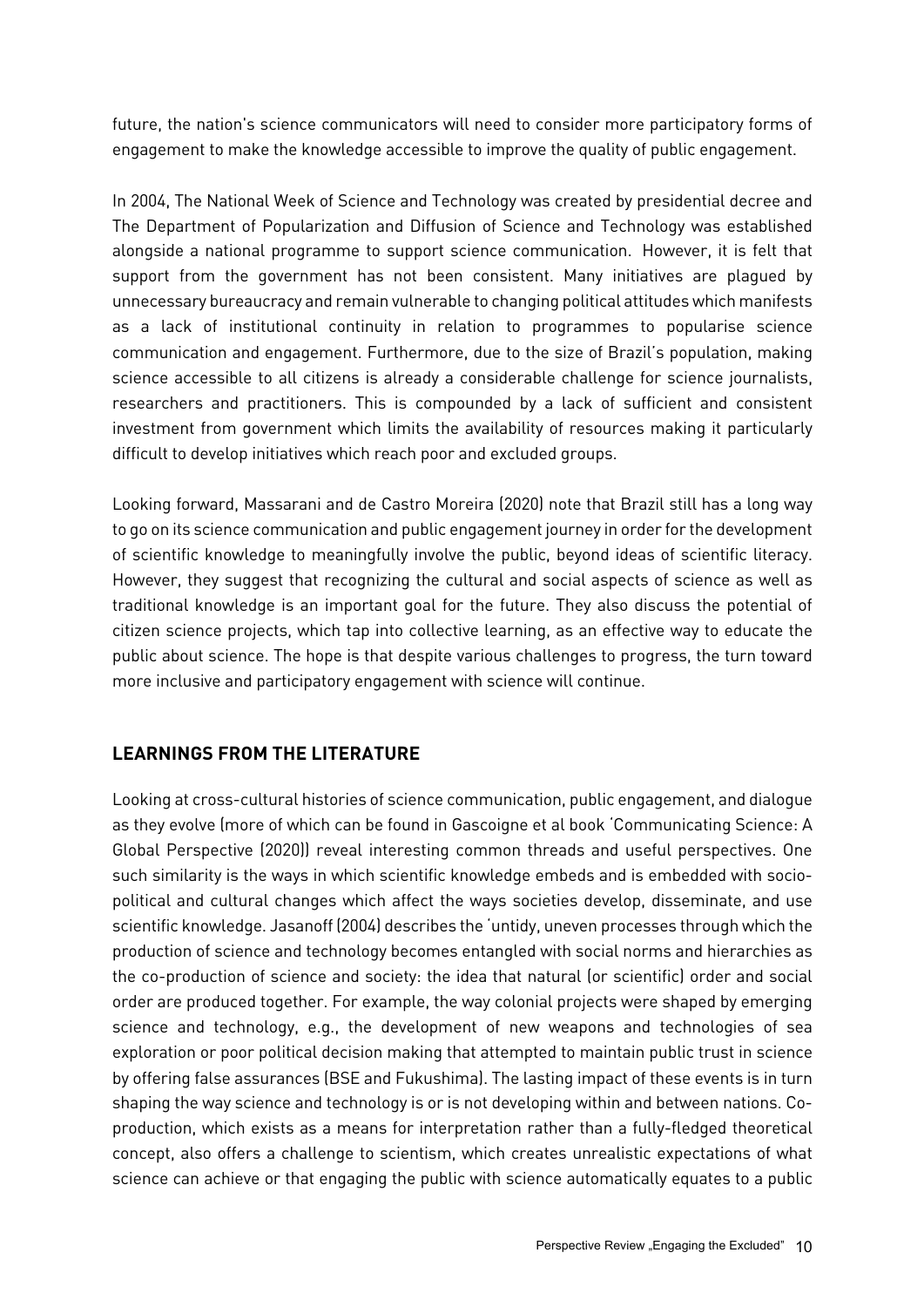good. It reminds us that the creation and communication of scientific knowledge, thought to only embody facts, objectivity, and reason, are inescapably human activities, and cannot be separated from "culture, values, subjectivity, emotion and politics" (Jasanoff, 2004 p.3).

Also present is recurrent use of the 'deficit model' which implies that the public are incapable of meaningfully participating in science and reinforces the idea that science needs to be communicated 'at' rather than developed 'with' publics. The literature contains sustained criticism of the 'deficit model' which assumes public resistance or indifference to programs advanced in the name of science, was due to lay persons misunderstanding of the science (Bodmer, 1985 p. 6-26; Irwin and Wynne,1996 p.6; Wynne, 1995 p.362). For example, research from science and technology studies (STS) has highlighted the complex social factors affecting the creation of scientific knowledge and its assimilation, acceptance, or rejection by the public (Miller, 2001 p.117; Wynne, 1995 pp. 361- 388; 1999 pp. 4- 13). This work has shown that there are many reasons publics might not interact with science that are not related to perceived levels of understanding (with understanding often aligning with assimilationist approaches). PUS initiatives have also been criticized as being a cover for the perpetuation of a tacit cultural politics of legitimation of science, and related institutions (Wynne, 1995). Here the decades-old 'backstage' or hidden motivation for communicating science to the public continues to problematically shape how projects are developed, whose knowledge matters and ultimately, who will be included or excluded from activities.

More recently there has been a move towards inclusive practice within science communication and public engagement, which seeks to re-visit and improve upon public engagement's ambition of two-way communication between science and the public to generate mutual benefits. Like global histories of science, research on inclusion and exclusion in science communication and engagement are relatively recent and in need of further study to understand the complex and intersecting issues at play. Some relevant insights from the literature include Emily Dawson's work (2014; 2019) which identifies the emergence of a 'barriers' approach to issues of inclusion and exclusion within science. They note that while identifying barriers is useful for describing what social exclusion from science communication might look like, it "does little to explain how or why the exclusion occurs", often underestimating the complexity of these issues. Her research has also shown that the removal of individual barriers such as cost or proximity to science do not increase engagement with previously excluded communities in the ways we might expect. Additionally, when barriers to science are identified as structural issues institutions and practitioners cannot rectify e.g., poverty, or with participants behaviour and attitudes, it becomes easy for them to overlook how engagement and communication practices themselves might be problematic. To that end Davies' (2014) overview of the participatory turn in science communication and PEST attempts to unpack just that. Although not specifically discussing inclusive practice, their work critiques the over-reliance on dialogue to foster inclusive and meaningful engagement, suggesting that it has caused us to ignore other important aspects of communication and engagement. They note that there is much for practitioners to learn by thinking about communication without or beyond discourse, as it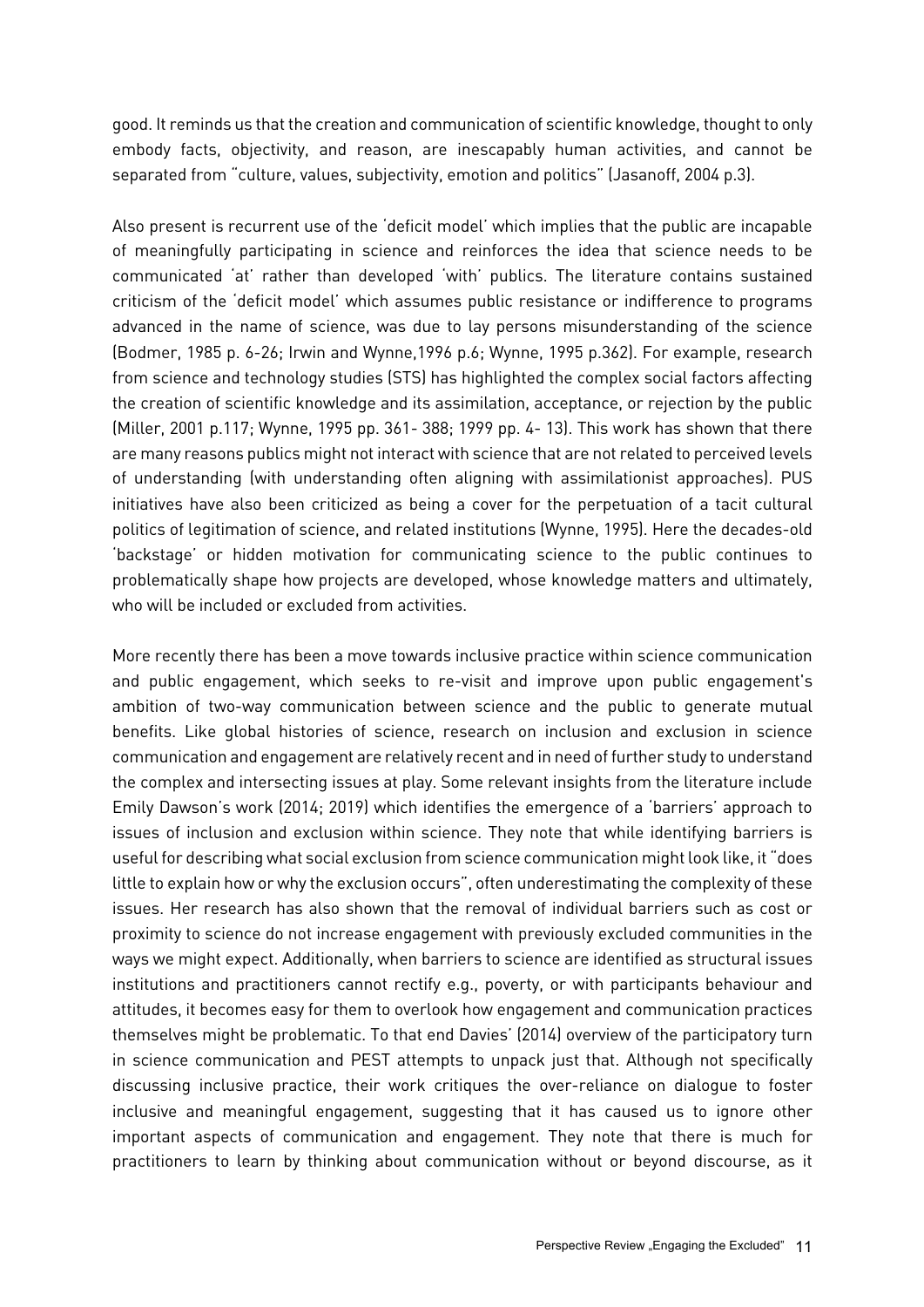enables us to attend to other dimensions of engagement such as embodiment, materiality, affect and place (Davies, 2014).

"They are sites, full of objects and bodies, and they deal with experiences and knowledges (both 'lay' and 'scientific') which are similarly embodied and ordered through material practices. For instance, they take place in particular kinds of sites and spaces (a shopping centre, conference venue, venerable scientific institution, or café), produce different emotions (indifference, enthusiasm, annoyance, embarrassment, boredom), and deal with very different forms of embodied knowledge (the expertise of the lab scientist, the self-awareness of the patient in pain, the mundane rituals of everyday life in a technological society)." (Davies, 2004 p. 95)

This perspective overlaps with further research which looks at the use of the arts to communicate and engage publics with science. For example, Matias et al. (2021) case study 'Embodying Memories' which sought to engage a group of, mostly illiterate, migrant senior women, suggests that engagement with excluded or disenfranchised groups can be increased by focusing on the affective domain of learning rather than the technical and gave the community the opportunity to "explore and represent perspectives in their own terms''. Importantly, they note the need to alter their objectives and measures for success when undertaking their artistic, collaborative approach to STEM engagement. By moving away from traditional ideas of top-down knowledge dissemination (communicating science 'at' participants) as the primary objective they were able to develop more nuanced objectives such as: "stimulating creativity, curiosity, abstraction and self-expression" and view achievement of these goals as valuable outputs of the activity in their own right.

Their work also describes the value in having 'boundary spanners' involved in inclusive science communication. Boundary Spanners are described as those who inhabit multiple social entities e.g., being a scientist who is also a member of the marginalised group you are trying to engage and is able to speak the same language/ dialect and or has an understanding of the culture and needs of the local community.

Overall, the literature makes clear that; imaginaries of the public as deficient are deeply embedded and resilient and the complex intertwining of science and social order means that even practices designed to combat issues of exclusion have the capacity to reinforce them, particularly when we overlook how science and the practices themselves perpetuate inequality - not just the wider structural issues we feel are beyond our control. Therefore, rather than problematising the public as 'deficient', we might consider reframing our own motivations and objectives for engagement e.g., are we attempting to legitimise the work we do rather than educate and empower? Are our practices assimilationist in nature? We might also reflect on whether/how our activities can better serve publics in the future e.g., are we able to address an unmet need in their community by making science useful and relevant to them. Or even think beyond written and verbal communication styles to consider embodiment, materiality, affect and place: focusing not only on what people say but considering how interacting with science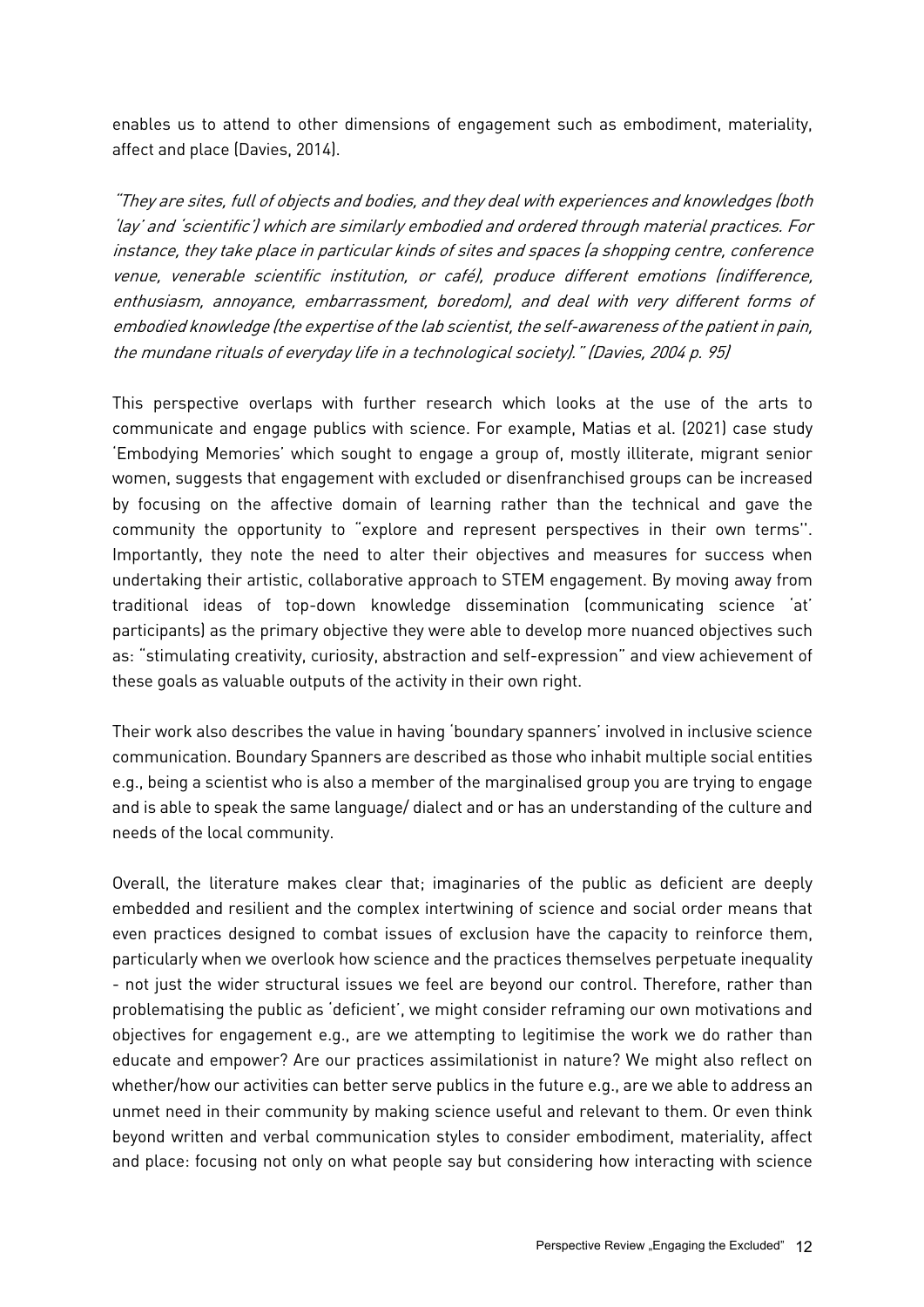makes them feel. Here we can also begin to accept non-engagement as an active choice made by participants whose relationship to science has been shaped (historically, culturally, politically etc.) differently to our own.

Critical reflection of the intersecting contexts surrounding science communication and public engagement as well as power relations, impact, approach, transferability, sustainability, and diversity (in all its forms) could help us to move beyond 'barriers' framings of inclusivity to challenge and then reimagine current practices, perspectives and motivations: ultimately centring equity, intersectionality and the needs of communities in our work.

# **CASE STUDIES: How can we engage the excluded?**

The pandemic has shone a light on the ever-present inequalities that exist within and between our societies. The centrality of scientific messaging to many nations' pandemic response has also reaffirmed the importance of making science and science communication inclusive and accessible to all. Amidst the tragedy of the last 18 months, we have been forced to take stock of what works within current systems to identify where and how positive changes might be made. As such, as part of this review we sought out individuals and organisations who have already begun incorporating inclusive practices in their communication and engagement work to better serve the underserved in their communities to see what lessons could be learned and adapted to support processes of diversity, inclusion, and innovation in the field. Continuing with our cross-cultural view of science communication, engagement and inclusion, the case studies that follow are a small sample of the great work already taking place across the world. Although a small cohort, they will hopefully illustrate what can be achieved when principles of equity and inclusion are made central to science communication and engagement.

Between March and May 2021, I spoke with science communication and engagement practitioners from five different countries to understand, who they had identified as being underserved, what strategies they had developed to deliver innovative, sustainable and community focused science communication and/or public engagement. In addition to dialogue our interviews paid attention to affect (how the projects made them, and the participants feel) time and place which made clear the context dependent nature of what exclusion means, what it looks like and how it can be addressed.

Each contributor answered the following six questions to support our discussion of their projects:

- 1. Please describe who the underserved individuals and/or community you are reaching are and how it was discovered that traditional methods were not reaching them
- 2. Please provide an overview of the intervention that enabled them (the underserved or excluded) to be included in science communication/public engagement (please include names of your organisation, team members and any funders who supported the work)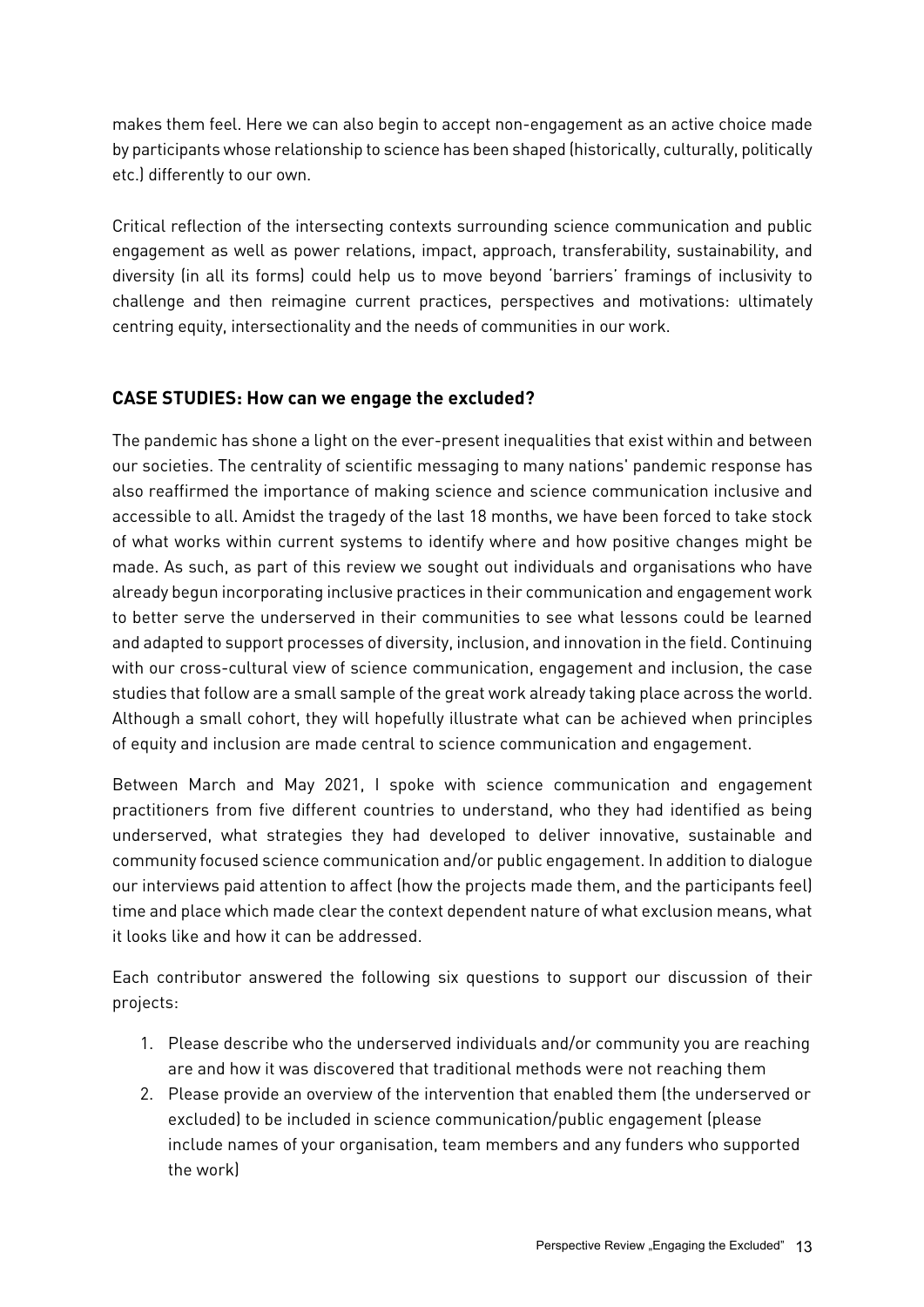- 3. What was the impact of your science communication or public engagement project/intervention and how was this measured or evaluated?
- 4. How was your project, organisation or were you personally changed through your involvement with previously underserved communities?
- 5. What did you take away /learn from engaging with previously underserved communities?
- 6. Please share some take home messages (2 3) that we could share with other individuals/organisations trying to reach 'underserved' communities near them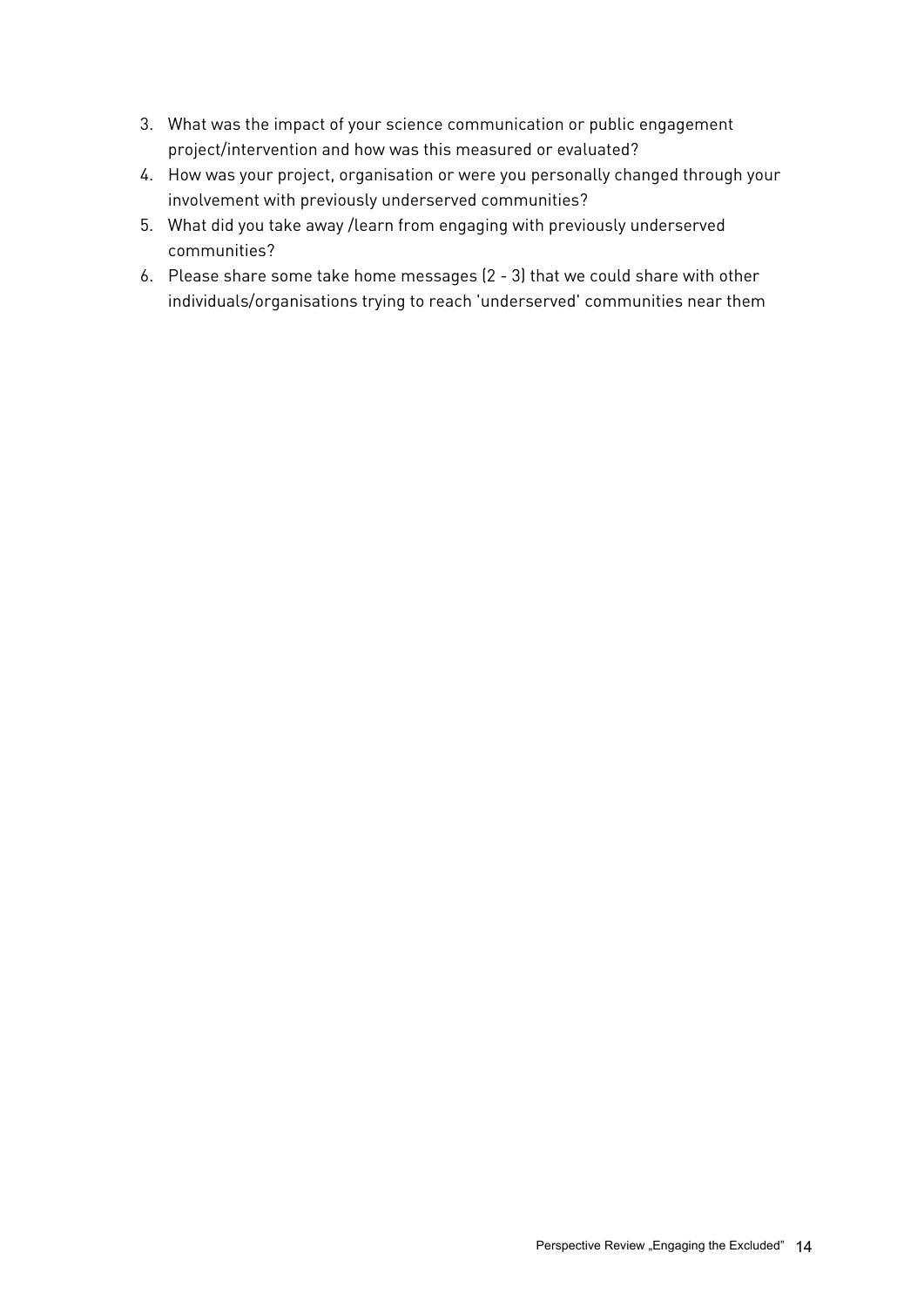## **CAIRO, EGYPT**

## **Project: Fun Lab at The American University in Cairo (School of Science and Engineering)**

# **Project lead: Mohamed Daoud - Science Communication specialist in the Department of Physics who is pursuing a master's in nanotechnology from AUC**

Research has identified Egypt as the most central and interconnected node within North African networks of science, as well as being one of the most active in terms of size of research output and variety of international collaborations (Landini, Malerba and Mavilia, 2015). However, scientific research and innovation in Egypt has been marred by decades of underinvestment, mismanagement of funding and excessive bureaucracy alongside an uninspiring science curriculum (Bond et al. 2012). These factors have severely weakened the country's scientific capacity with "approximately 70% of young people opting for degrees in the arts of humanities or preferring to leave school to find jobs in industry and agriculture", Mohamed explained when I interviewed him back in March 2021. Middle school is the crucial moment in the educational journey for these students, who must make important life choices between gainful employment vs. higher education. From this perspective and with the hidden costs associated with higher Science, Technology, Engineering and Maths (STEM) education, the pursuit of science is seen as a luxury for many in Egypt.

As such, in 2013 Mohamed and colleagues from the American University in Cairo (AUC) collaborated with the Academy of Scientific Research and Technology (ASRT) (part of the Cairo Governorate) to create the *Fun Lab*, bringing the "wonders of science" to young people, many of whom are from lower socio-economic backgrounds/living in deprivation, racial minorities or have been orphaned. In its infancy, the project simply involved renting transportation to bring them to Egypt's science centres for the first time, of which there are only six (each covering 4-5 Governorates) separated by vast distances making them inaccessible for those in rural areas or without transportation. Using equipment brought from the university physics lab AUC staff developed a range of interactive, physics-oriented games and education activities, e.g., the 'Wonder of Science Show' which introduced participants to laws of motion, pressure, sound, light, electricity and magnetism or the Planetarium Show. Staff at the regional science centres helped AUC/*Fun Lab* faculty and staff to identify larger groups of previously underserved students whom they could bring to the science shows. The overarching aim of the shows was to challenge the misconception that STEM subjects were too difficult for students from a marginalized background to pursue and encourage them to study science. The success of their first outreach efforts prompted them to think bigger, reaching out to the Ministry for Education, who gave them access to all public schools, specifically more middle schools where students who had never met a scientist from a similar socio-economic background could talk about science in ways that felt familiar. Using money from a grant they were awarded in 2012, they purchased additional equipment that would allow them to replicate their engaging science shows at AUC and trained the staff at the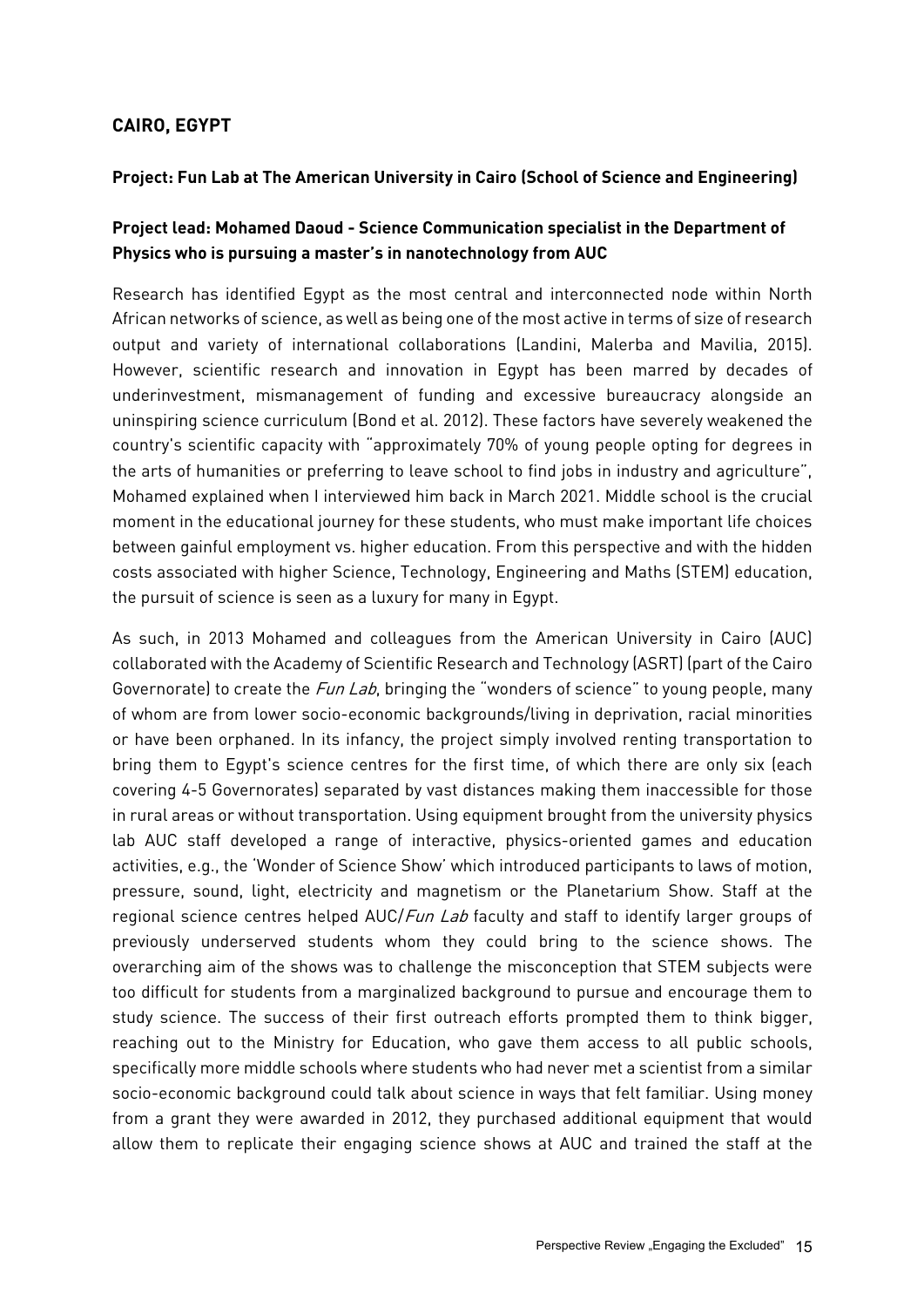regional centres to continue delivering their shows to local communities, ensuring the project's longevity.

"We train the staff for 3-4 months to make sure everything is clear and provide them with all the resources they are going to rely on later. Not just the expensive equipment but so they can also do science at home and run activities using household items … We're going to teach these kids, yes, about astronomy, physics, and chemistry - but also about how science interacts with their daily lives and can tackle issues like water shortages or how they can use solar energy. We want to teach them about the social and economic impact science can have on their lives".

Lastly came the free science STEM summer camps, taking 50 students each week over the course of one - two months for full days of science education and engagement activities based around the natural sciences. The camps create a safe and open environment for students to explore new ideas and discuss science in ways that are personal to them: identified as key to successful informal science learning within the literature.

Speaking with Mohamed his passion for and wonder in science was clear. He tells me that when he began working with underprivileged communities, he was worried that they wouldn't have any interest in science, but as soon as he delivered the show, he could see the sparkle in their eyes and the tremendous hunger for knowledge from their side, which challenged his initial assumptions.

"Actually, they adore science, they want to get as much knowledge as they possibly can. But they don't have the chance to do that, or they were not exposed to experiences where they can play with science or enjoy science as they are enjoying it right now. So, I think this is one of the discoveries I found, that they have tremendous knowledge, and they need to be reached."

Importantly, the ability of AUC and local science centre staff to build long-lasting and supportive relationships with the students who participated in any of the *Fun Lab's* activities demonstrated genuine two-way processes of engagement, with practitioners learning just as much about the transformative power of science for the lives of individuals as students did about their own potential to participate in the creation of scientific knowledge, no longer viewed as separate from their lives or beyond their reach.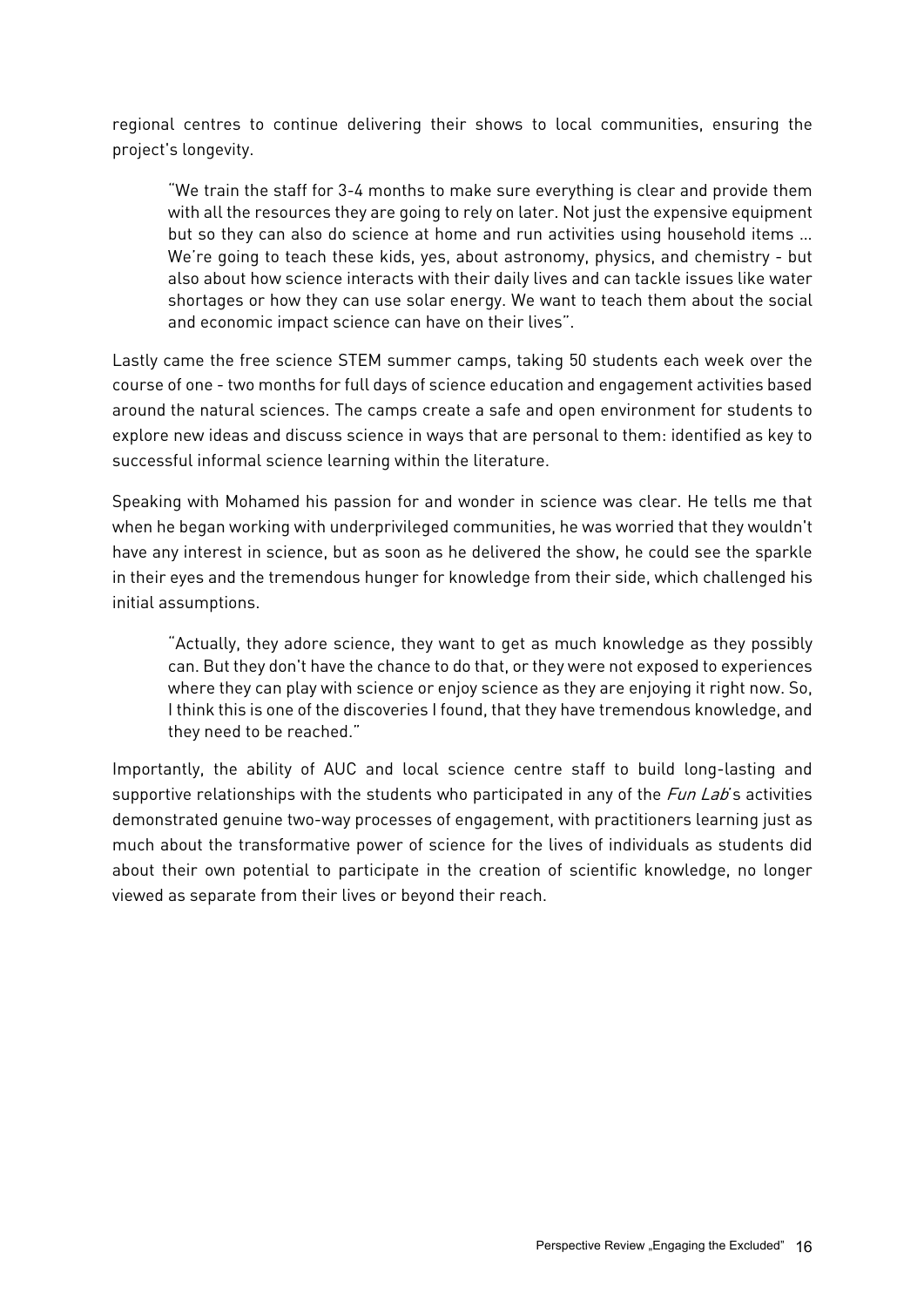## **BANGALORE, INDIA**

#### **Project: Bangalore X**

# **Project lead: Chandrakant Redican - Science Communicator specializing in educational outreach and engagement at the Bangalore Life Science Cluster.**

Legacies of imperialism and colonialism cast a long shadow over discussions related to contemporary science in India. This has meant that research on emerging science and its communication in the sub-continent has focused on issues of post-colonial nation building, with less focus on dissemination or communication practices, whether institutional or community led, and less still on matters of exclusion (Chakraborty et al. 2020). Speaking with Chandrakant, who is based at the National Centre for Biological Sciences (NCBS) in Bangalore, he makes clear that even speaking about India's caste system and challenges around gender inequality is a "big step forward". The project he leads - Bangalore  $X$ , is designed to support this shift in the minds of the public: creating a space where the public are able to have honest conversations about the challenges they are facing. Having grown up in an 'scheduled caste' community (previously called 'untouchables' and considered to be outside/below the caste system) but having a white Irish-Canadian father, Chandrakant describes himself as having a mix of 'perspective and privilege' which enables him to understand the complex socio-cultural challenges facing underserved communities while also having access to STEM education, institutions and resources that he and NCBS are keen to share beyond their ivory tower.

Although running several projects simultaneously, the project we discuss focuses on the underrepresentation of women in STEM education and careers in Bangalore. It has been shown that science and technology practises and establishments in India are embedded in a 'male upper-caste ethos' which refuses to place the concerns of ordinary citizens on the science and technology agenda (Sur, 2011). Acknowledging this imbalance, *Bangalore X* teamed up with national NGO 'Care India' who work to alleviate social injustice and poverty and are interested, amongst other things, in the education and empowerment of young women and girls in rural parts of India. Together they created an open forum for students to ask women scientists from NCBS' labs questions about themselves and science, ensuring they had people who could speak the local dialects. They initially planned for the conversations to take place in-person but had to move online due to the pandemic and were concerned that zoom-fatigued students would not want to engage. In reality, the opportunity to speak to women who have successfully navigated careers in STEM was more appealing than expected, with students excited to have role models who could relate to their own upbringing and background. Additionally, they found that hosting the engagement online made it more accessible to a wider range of young women because, as Chandrakant explained:

"Science engagement with girls is a different process than with the boys. You have to build trust with the families that they will be protected and taken care of. If you are able to build these connections then we can get them to come into the labs - in the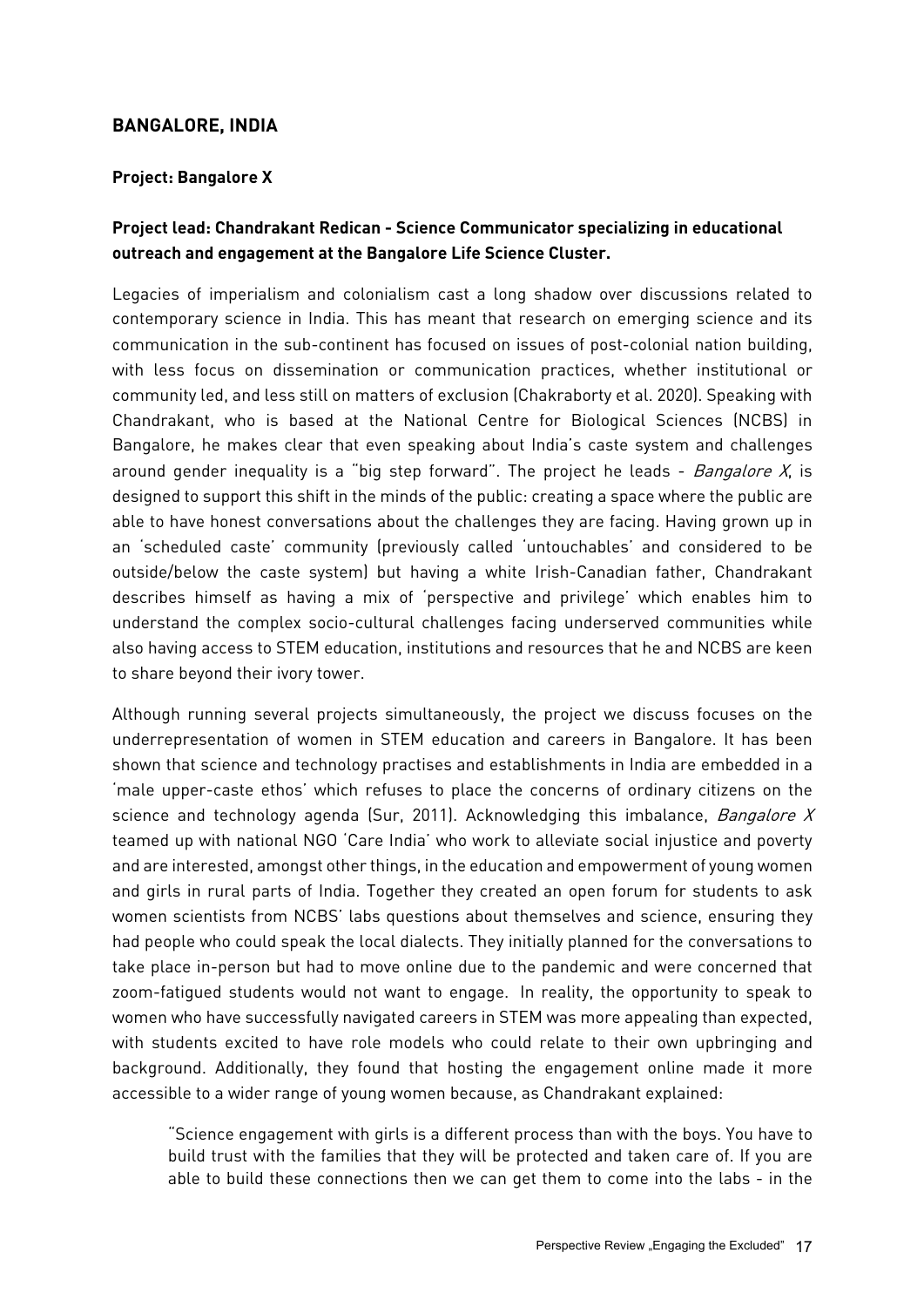longer term and participate in, for example, citizen science programs. Girls getting educated is difficult. They are very interested but don't always get the support. Also, you can't teach them ideology (feminism etc). The knowledge has to be economically focused, for example if something happened to your family/husband how would you look after your family."

Interestingly he notes that many of the ways he has built trust with excluded communities has nothing to do with science communication at all, for example the time he spent coaching girls' softball and baseball teams turned out to be a great informal way to build relationships not just for him, but for the girls with other members of their team who, again, may have been from a different caste. He also mentions accepting invitations to have dinners with their families which gave the parents the reassurance they needed to allow their girls to participate in extra-curricular programmes.

There is also the intersecting dimension of class/caste to contend with. For example, Chandrakant explains that women and girls from untouchable communities have to go out to work, meaning they have relatively more freedom than girls from the upper classes, but probably less social awareness. He notes that each girl attending may be from a different caste, so what they need in terms of support will be different based on their socioeconomic status. Upper-caste girls are taught how to navigate the issues with gender roles but aren't allowed to go out vs girls who have more freedom but are very socially naive.

In addition to taking the necessary time to build trust and meaningful relationships with the communities we engage, this outreach project also reminds us that successful engagement will look different depending on the wider context. In the case of *Bangalore X*, Chandrakant explains that "changes will be small and slow". For many of the women attending the program they may already be considered too old to change their career paths immediately, instead having to fulfil commitments to their families or husbands. In these cases, success would be the young women agreeing that their daughters will be educated or developing a desire to return to education themselves after starting a family. Whatever they decide, it is crucial that we respect their autonomy and do not pass judgement about the decisions they make for their lives. Next steps for the project include bringing boys into the conversation to get them used to seeing educated women in positions of power, this way Chandrakant and his team hope to address issues of exclusion multi directionally: changing minds from the top down and empowering those at the bottom to aspire for more.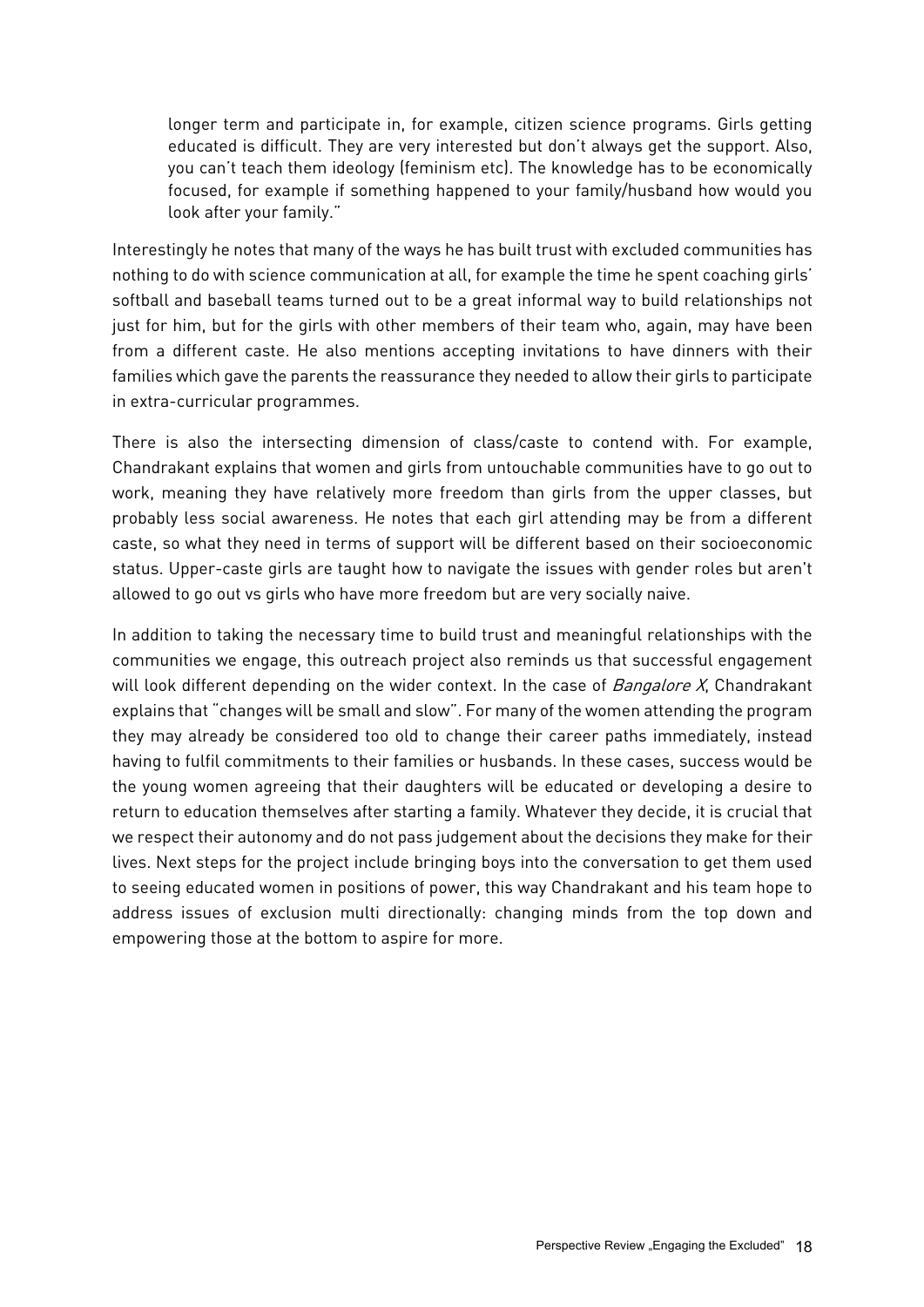# **GLASGOW, SCOTLAND**

## **Project: STEM in the Gorbals, University of Glasgow**

#### **Project lead: Dr Saeeda Bhatti - Geneticist and experienced STEM Ambassador**

The Gorbals is a densely populated area in the city of Glasgow. It has been classified as SIMD 1 and 2 within the Scottish Index for Multiple Deprivation (Scottish Government, 2020). Although positive changes are taking place due to interventions by networks of third sector and public sector services working towards the Thriving Places Agenda, residents of the Gorbals are still at an increased risk of experiencing a range of inequalities and social challenges compared to the rest of Glasgow, such as food insecurity, health inequalities and economic inactivity. Saeeda, now a Geneticist who is from the area, confessed that it wasn't immediately obvious to her that access to STEM education and resources in the Gorbals were limited compared to others. She optimistically viewed schools as a safe haven from the wider issues facing the area.

STEM in the Gorbals began almost accidentally, Saeeda tells me during our interview. While working a zero hour contract, she had the desire to give something back to her community and considered going into local schools to see if there was anything she could help with. That was until she received a 'New Year New Idea' leaflet from 'The Spirit of The Gorbals' asking people if they had ideas for their community. The initiative was part of the Glasgow Commonwealth Games legacy programme, supporting local people's ideas to improve the wellbeing of their community.

The first event Saeeda developed reflected more traditional science communication. Researchers from the University of Glasgow were invited to the local school to showcase their work. Saeeda also launched a magazine competition with the aim of encouraging school children to develop stories about science. Class teachers helped to create a shortlist of entries and then, with the help of the researchers who had attended the first event, selected winners to showcase their work at a national event called Explorathon - European Researchers Night. At this stage the class teachers Saeeda had worked with explained what a big moment this was for the prize winners, as due to cost and location, many of the students would not normally have the opportunity to go to the large-scale science events. That, Saeeda reveals, was when she realised that she was making science accessible and that she wanted to keep going. As she puts it "you live somewhere and you want to make a difference, don't you"? She warmly confirmed that it was the children's love for science that keeps her working on this, which she does voluntarily alongside a full-time job.

The *STEM in the Gorbals* project has now evolved into day-long Science Engagement events in local primary schools with workshops and children generating content for their own magazine. The events take about 6 1/2 months to organise and the activities are completely driven by the children involved and the local community, with students and researchers from the local universities volunteering their time and even local supermarkets and community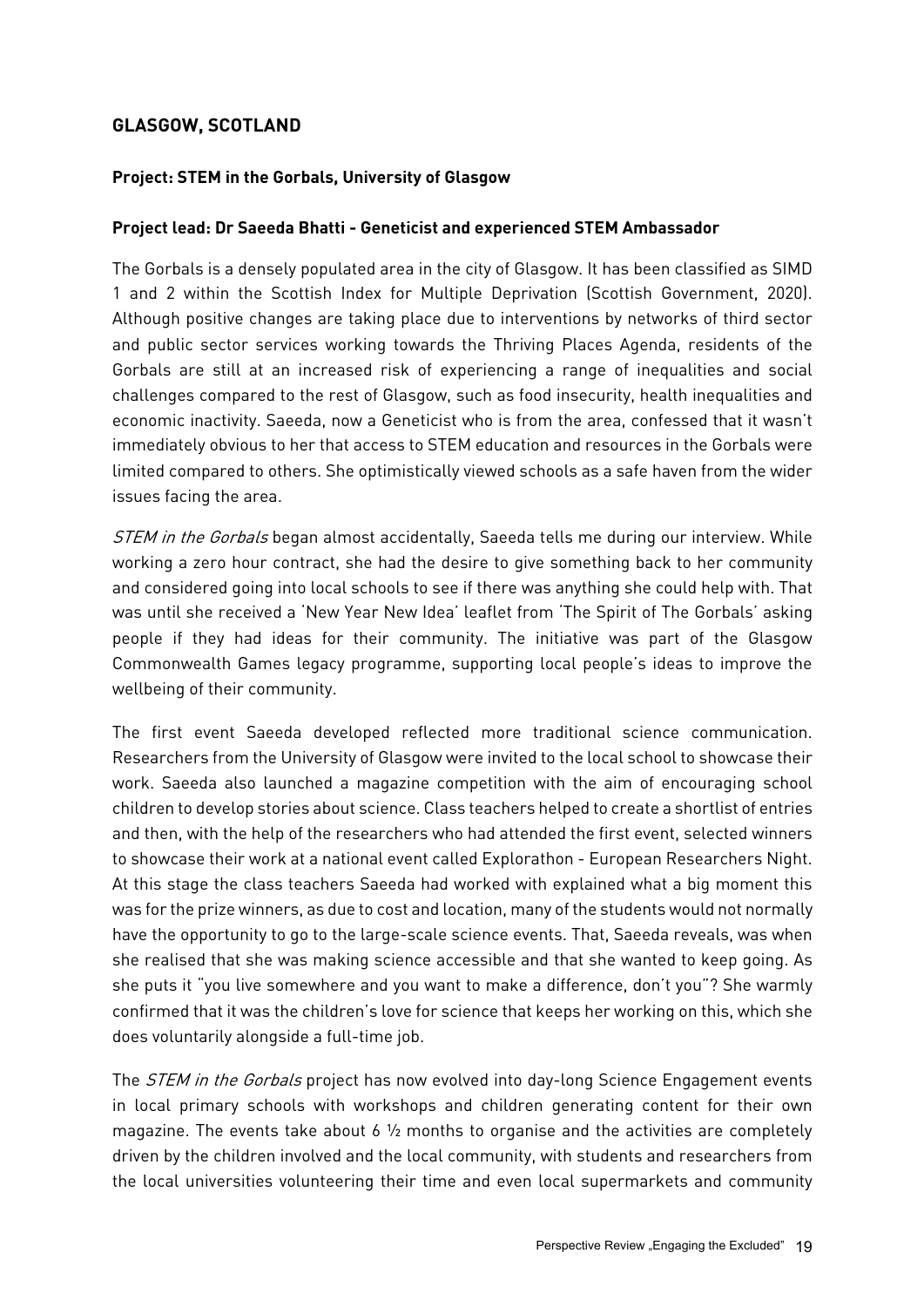groups donating healthy snacks for events. Much like *OSHub-PT*, Saeeda's ability to develop strong relationships with the local community as well as her selfless approach to engagement have been the cornerstone to her success.

Each event comprises various stations centred around a theme, for example, last year would have been 'DNA Day' if not for the pandemic and they have previously focused on cancer, astronomy, hypertension and more. Each class is assigned a stand for the event, and this is coupled with workshops delivered by the university student volunteers who go into each topic in greater depth following the event. Those who work as volunteers at the events (school pupils and university students) receive training and attend practice sessions with Saeeda ahead of each event. In that way, she says "they are receiving the skills and knowledge to become science communicators in their own right."

Saeeda makes clear that letting the children lead is an important aspect of the project and she has found collaboration to be far more empowering for them. For example, she informs me that their participation in the Science Engagement event gave them the confidence to call themselves STEM ambassadors, which Saeeda was surprised and delighted to discover during her introductions with the students. It has also allowed their peers, who are not yet involved, to view science and engagement as attainable.

"I want to help people realise they can do it. That maybe sounds cliche, but I think we've all been in a position where we want something and then talk ourselves out of it. I think everyone should have the chance to at least try."

In that vein, the *STEM in the Gorbals* logo was also designed by the children. The process helped them to outline their aims, objectives, and priorities as a group as well as what they would like to get out of each event. The logo perfectly reflects the community spirit that underpins the project. One of the images is a picture of four girls from different backgrounds holding hands while standing on top of the world, when asked why they did it this way they said "it's because we are from everywhere" - recognition of the diverse and inclusive nature of the area.

With hundreds of attendees at each event, Saeeda also describes her innovative approach to evaluation that allows the children to be part of the process while reaching as many people as possible for feedback. Children from the school volunteered as "Investigators" or "Evaluative Podcasters" and were based at their self-made Gorbals Media Stand. Investigators had two roles, the first to identify fun and exciting facts about researchers attending the event and the second to provide evaluation. The Evaluative Podcasters used a slightly different form to gain feedback from adults (parents/teachers) at the event - some handed the form out while others asked the questions directly in the style of an interview. Both roles afforded them the opportunity to have maximum engagement at the event and to take ownership of their event.

Additional outputs from the project include the *STEM in the Gorbals* podcast, which is available on SoundCloud. Saeeda and her team support pupils from the school to find interesting topics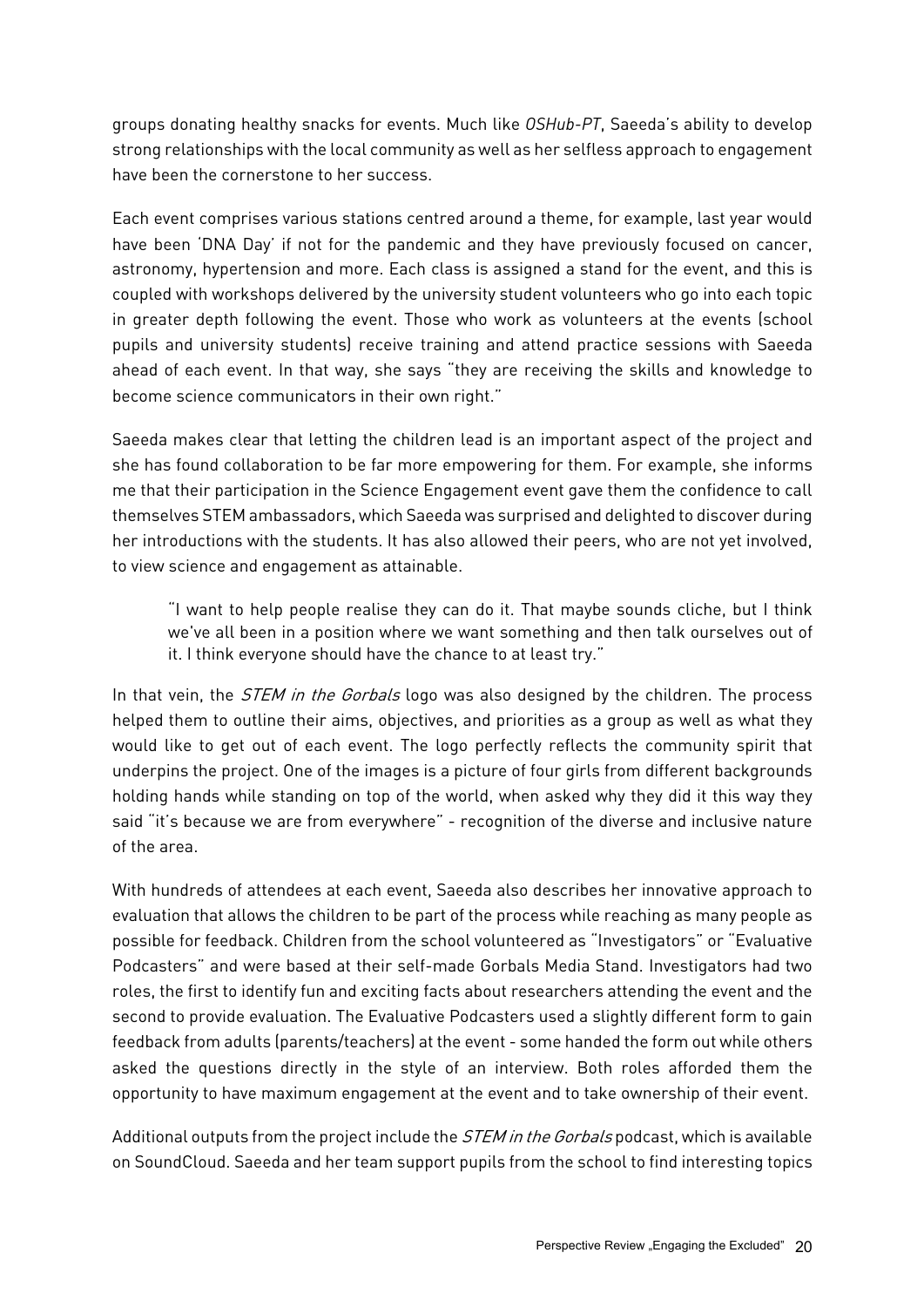to cover each episode, typically linked to the most recent event that has taken place, and the children develop a set of questions to discuss. Also, at the event, children from the school had the opportunity to volunteer as "Reporters" where they worked in pairs to interview researchers attending the event. These interviews were then used as content for the community science magazine. As the events continue to develop, Saeeda hopes that the children involved will be able to take on even more responsibility, which would allow the project to remain sustainable and scalable, thus reflecting the progressive nature of the project.

The target audience for events is 5 - 11-year-olds (P1 - P7) however, Saeeda notes that as the project evolves children moving onto high school ask to come back and provide support for their younger peers, as well as wanting to have their own stands at the event. This confirms the longevity of the relationships the project builds with them.

Saeeda was also able to share key learnings from her experience running an engagement activity for areas with perceived low participation in STEM. Again, trust features strongly as something needing to be fostered overtime. Saeeda suggests that when working with children, trust is built by being reliable: "Be patient. Things can take time; trust takes a long time to build and sometimes we may never fully gain it but if someone asks for something - deliver in a timely manner." The project also made clear what valuable assets teachers are when working with younger people, "they are the ones who know the children best in that setting, so you must be willing to listen to their expertise and adapt activities accordingly". Finally, she emphasised the importance of letting others lead the engagement. "Let people lead. They will get so much more out of leading than you controlling the experience to match your vision. It also gives you the freedom to see things differently."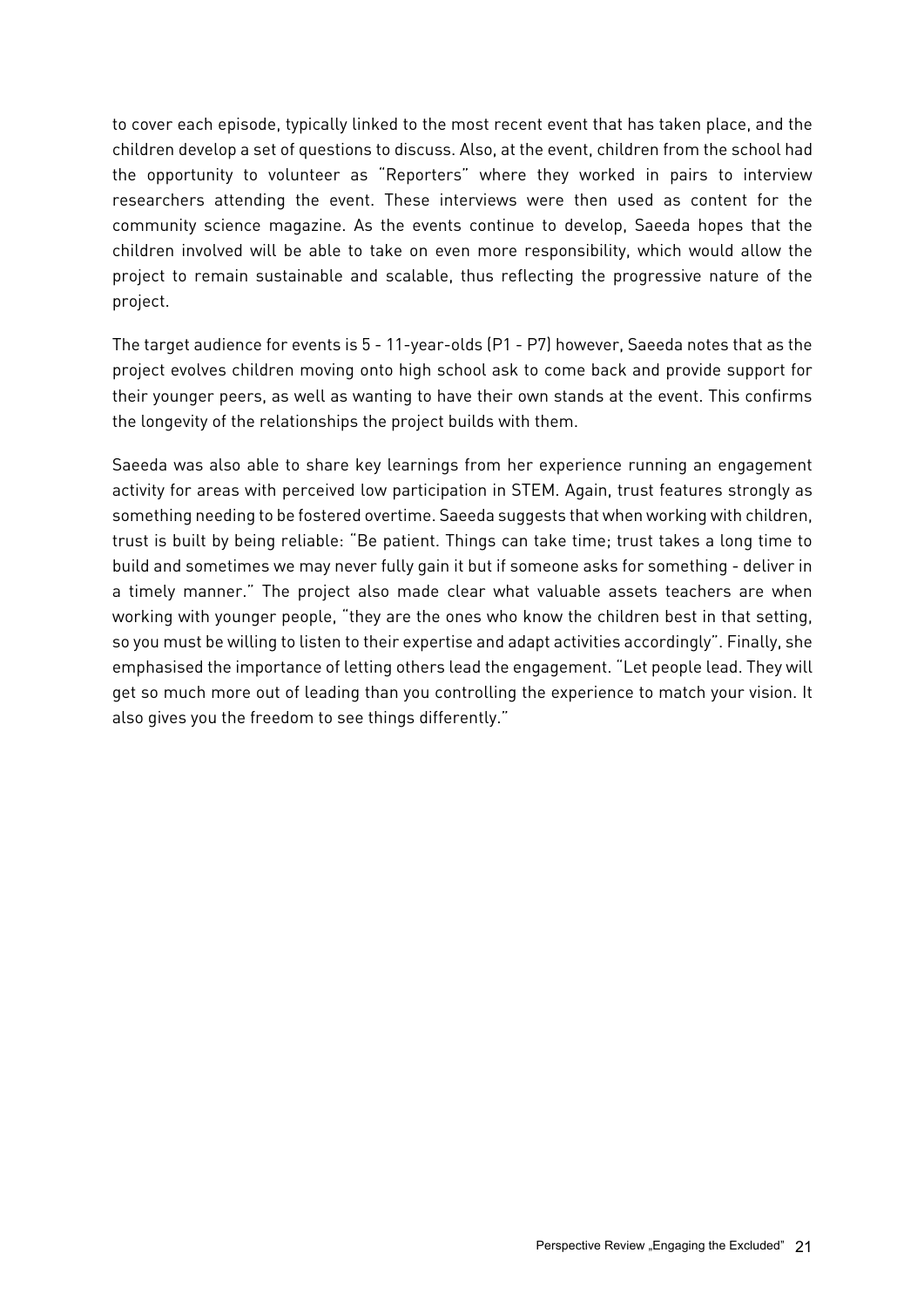# **FIGUEIRA DE CASTELO RODRIGO, PORTUGAL**

## **Project: Open Science Hub Portugal**

# **Project lead: Dr Maria Inês Vicente, Scientific Coordinator of the Open Science Hub Portugal and international Project Manager of the H2020 Open Science Hub Network, Neuroscience PhD**

The municipality of Figueira de Castelo Rodrigo is a low-density territory close to the border between Portugal and Spain, with limited job opportunities and no higher education institutions nearby. To put this into perspective, there are 12 people per sq. km there compared to Lisbon, which hosts 6000 people per sq. km. Despite having lots of natural scientific research potential including two UNESCO world heritage sites, there is a large divide between the public and the science that surrounds them. This sentiment is reflected in the 2013 Eurobarometer opinion poll on RRI which showed that most European citizens, despite feeling that research and innovation should incorporate public dialogue, do not feel adequately informed about the science and technology topics of the day (Eden, 2014).

Attempting to bridge this gap are the team at Open Science Hub Portugal (OSHub-PT), led by Dr Maria Vicente. The OSHub-PT, a project from the Municipality of Figueira de Castelo Rodrigo in collaboration with the University of Leiden (The Netherlands), began in 2017 and seeks to create collaborative learning spaces based on the principles of RRI: engaging communities currently excluded from engaging with Science Technology Engineering Arts and Maths (STEAM) (Vincente et al. 2021). Over time the *OSHub-PT* team has formed partnerships with local schools, Figueira de Castelo Rodrigo's general population and other stakeholders (families, universities, research institutes, industry, enterprises, media, local governments, civil society organizations, and wider society) to develop an exciting range of projects. Their offering includes educational science and communication projects for school children, as well as training for classroom teachers to ensure sustainability and scalability of innovative educational practices that are based on STEAM projects and follow Open Schooling approaches, where schools act as active agents for collaboration between stakeholders, by engaging in real-life projects that meet societal needs.

The *OSHub-PT* also bases its action on community-led research principles, which aims to develop sustainable citizen science projects. Here the OSHub-PT began by collaborating with the international project Drinkable Rivers (2021), to monitor the water quality of local streams and rivers with the help of the local population. Recently, the OSHub-PT started a new citizen science project, putting a call out to citizens to identify the local challenges they would most like to see addressed. The answers from this call will be turned into research priority areas and used to shape a later national call for researchers to come to the area to address the priority areas identified. After the initial year of funding for this project, the aim is to develop citizen science projects that mean the work the researchers start to address local challenges can be continued and sustained by residents of the area.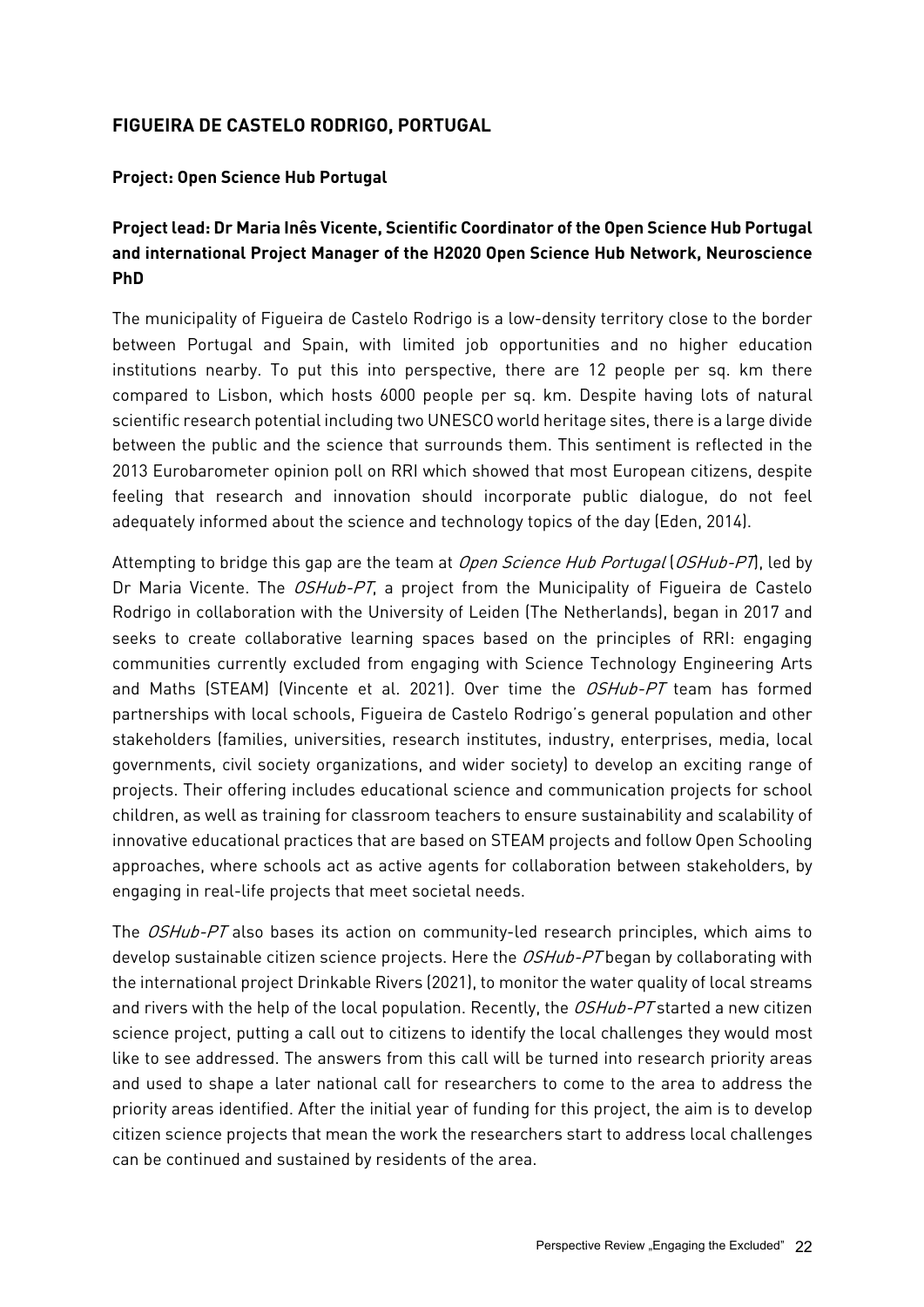Maria also described their informal Science Engagement work, including the 'Figueira Circular' project. The environmentally focused initiative is based on the principles of circular economy to promote more sustainable consumption of plastics and recycling. Residents were encouraged to bring in the waste from their homes so it could be turned into useful longlasting objects e.g., turning disposable bags into fabrics to create reusable tote bags or notebooks. In exchange for engaging with the initiative, participants would also receive a special local coin named "Sustento" that could be used to buy specific long-term items - "it's all about building the circle" Maria confirms.

We then went on to discuss how exactly the  $OSHub-PT$  had been able to deliver such successful engagement projects. She described what I understand to be a well-considered and person-centred approach, stating that OSHub-PT is about making science "a relevant tool to tackle local relevant challenges". The OSHub-PT team aims to find ways to work with local communities, to identify and understand the challenges they are facing and then see how science could be used to address these challenges, in this way science becomes relevant to their everyday lives "and not just a subject that they hear about from a distant world". In this way, the needs of the community come first and any engagement with, or communication of science, is tailored to meet those needs, rather than going to excluded communities with preconceived ideas for engagement which assume what their needs will be or what they should find important to satisfy our own motivations, as is often the case.

Offering a similar perspective to the work of Bangalore X, Maria, who is originally from Lisbon and was initially considered an outsider, quickly realised that the most important thing they needed to do was build trust with the local community. Maria explains that building trust requires patience and entering excluded communities with a willingness to serve in ways that are meaningful to them.

"If you are able to support the local community in meeting their immediate needs in the short term, this can open the door for projects' representatives of the project to propose new initiatives and engagement activities that people will want to participate in later on."

For example, after a year of working with local schools, supporting teaching staff and volunteering at local fairs, when a new subject was added to the curriculum 'Citizenship and Development', senior leadership staff were open to hearing OSHub-PTs ideas for developing the curriculum collaboratively with class teachers, based on an Open Schooling approach. At its heart, Maria stresses, OSHub-PT is about "building enduring social and human relationships". It is the strength of the relationships the team has built with the community, local institutions and even politicians, that have ensured their success.

Maria clearly loves what she does and is passionate about the need for people to constantly put themselves into the shoes of others. "You have to look at the problem through the eyes of the different stakeholders", she told me.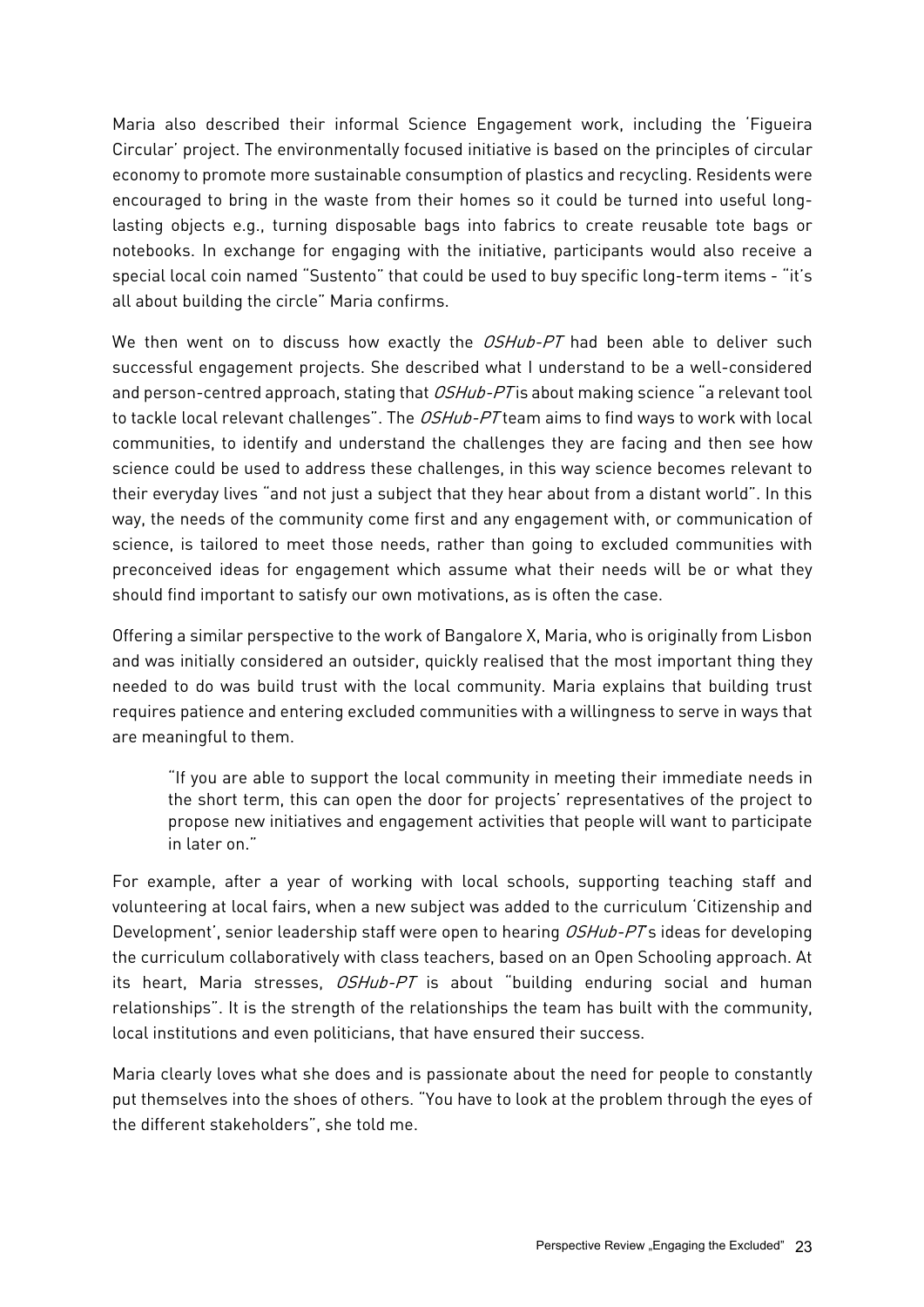"Really understand their daily needs, wants, values and relationships. Start first with the relevance - what are the needs here - and then build your strategy. There is no strategy without the needs and those come from the people."

It reminds us that no matter how exciting the initial idea you or external collaborators have, your primary concern must be: how it would be relevant to the community you are trying to reach and how you can serve them best?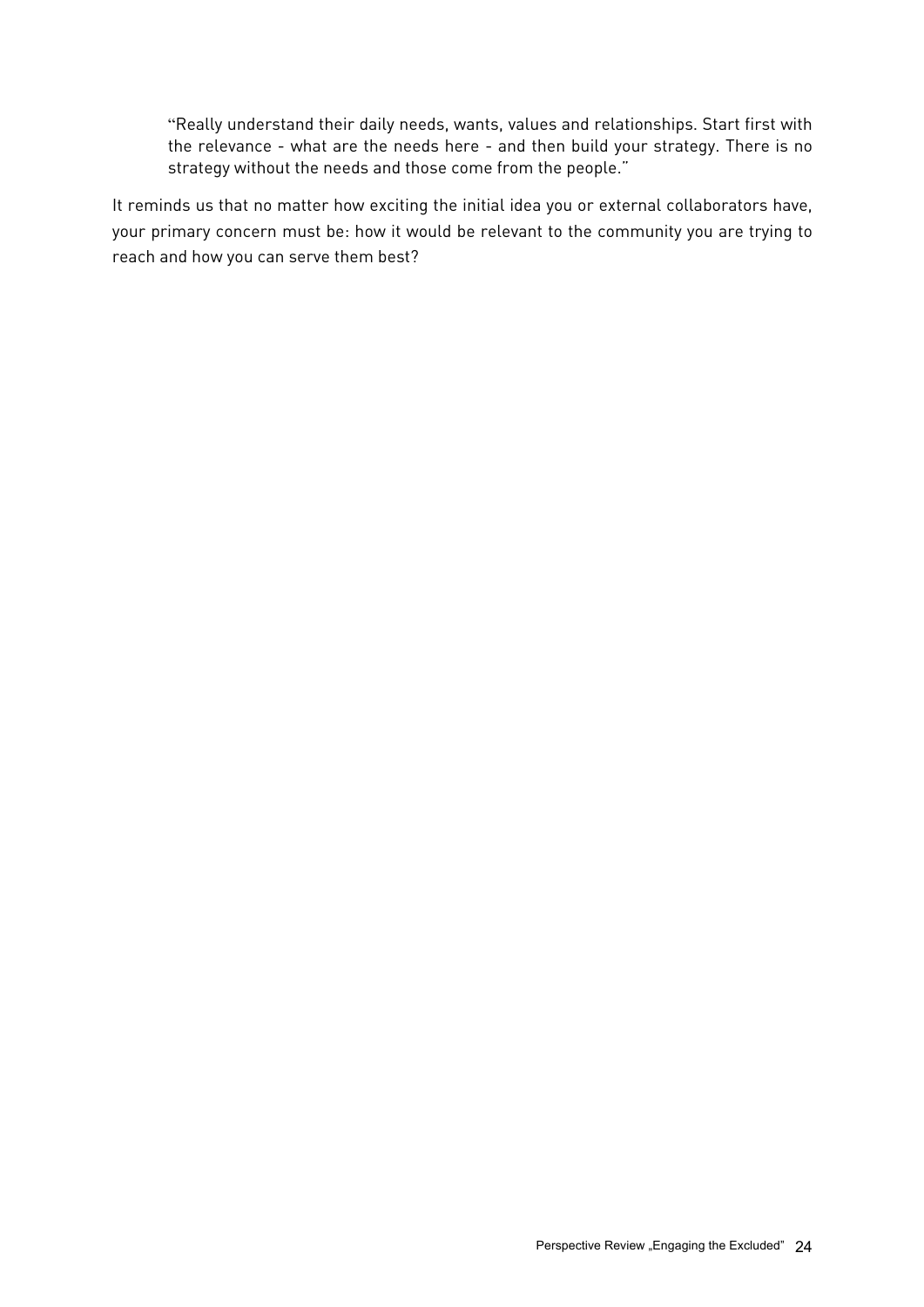# **PORTSMOUTH, ENGLAND**

# **Project: The Tactile Universe at the Institute of Cosmology and Gravitation, University of Portsmouth**

# **Project lead: Dr. Nicolas Boone - vision impaired astronomer and outreach and public engagement officer**

The UK maintains a global reputation for having high scientific capacity and a strong base for research and development. Under the surface, however, are gross imbalances in the distribution of research and development funding within and between nations. This has created pockets of underdevelopment, exacerbating existing social inequalities found along intersecting issues of class, race, disability, sex and gender that pervade the nation (Blundell et al. 2020; Dawson, 2019; Forth and Jones, 2020).

Relevant to this particular outreach project is the fact that an estimated 2 million people in the UK are living with various forms of sight loss. As of 2017, approximately 350,000 people were on the registers of blind and partially sighted people and 173,735 were registered as severely sight impaired and 176,125 are registered sight impaired. Around ⅓ of registrants' report having an additional disability and less than 30% report being able to find employment or the support they need (NHS Digital, 2017; Royal National Institute of Blind People, 2021). It is against this backdrop of disheartening statistics that the unique qualities and positive impact of outreach and engagement projects like the Tactile Universe can be fully celebrated.

Led by Nicolas Bonne, an astronomer and public engagement officer who is vision impaired himself, the Tactile Universe uses 3D printed tactile images of galaxies to engage school-aged children in astrophysics research. The first iteration of the project, he explained, was trialled with a support group for older visually impaired people in Portsmouth. However, this trial received a lot of push back with most participants expressing an unwillingness to engage with science due to negative experiences with science education as children. They revealed how teachers, friends and family members had explicitly excluded them from learning about science with statements like "No, you don't need to learn about this, it'll be too difficult for you." The impact of these negative interactions had followed them into old age, likely reinforced by the aforementioned lack of support for the blind and visually impaired and an unspoken sense that they are unable to meaningfully contribute to science. Their testimonies, alongside research like the longitudinal ASPIRES project at King's College London (Archer et al. 2020) illustrate how important and effective early positive science communication and engagement intervention can be, with childhood as a site for developing either lifelong love or disinterest in science. As such, Nicolas and his team turned their attention to working with local schools with provision for vision impaired students to deliver the updated version of the project.

The project also highlights the importance of collaboration, involving members of your target audience in the development or your project as early as possible. No community is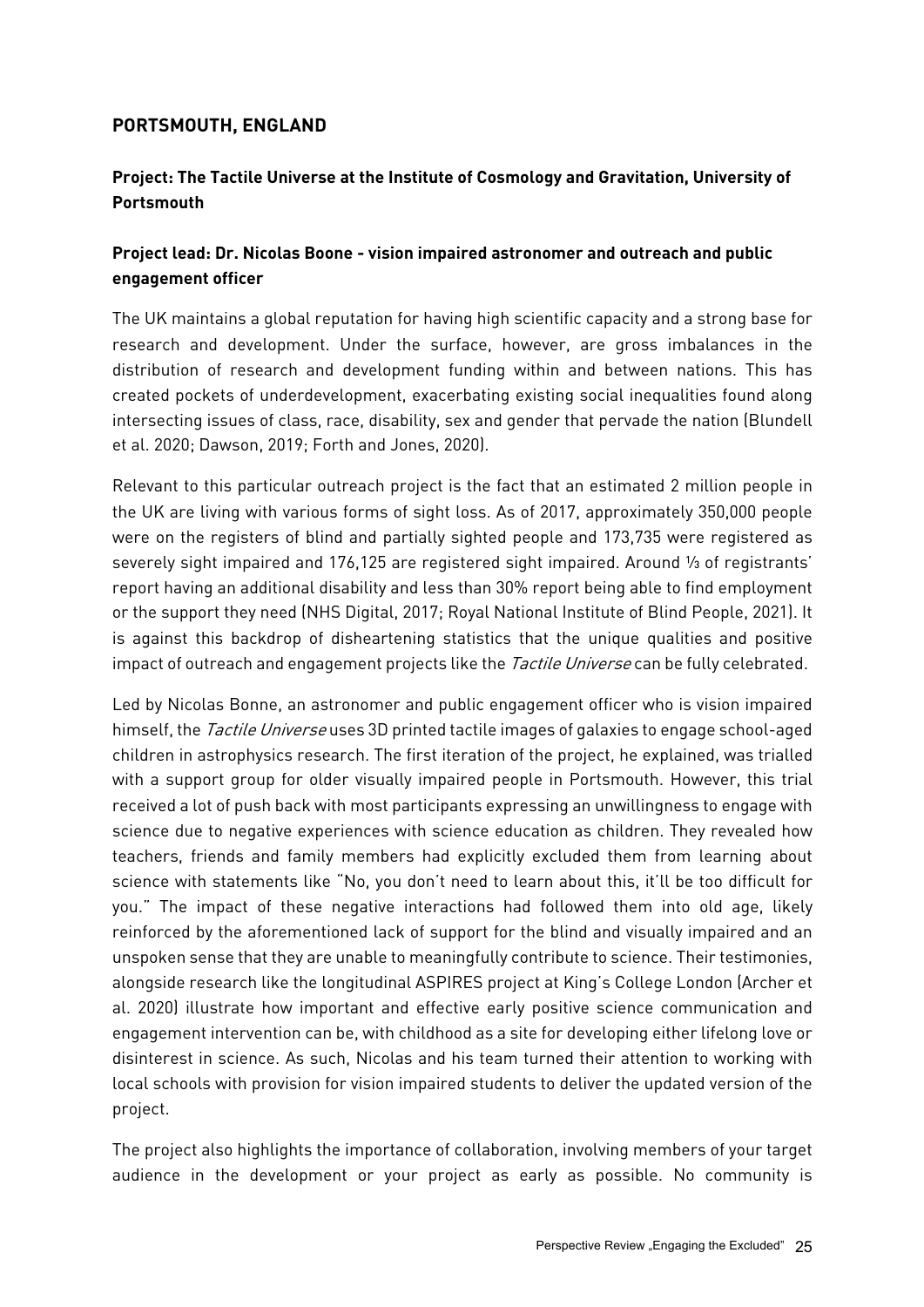homogenous, and Nicolas described how the involvement of a local support group helped the project to iteratively improve their offering to address the heterogeneity of the experiences of the blind and vision impaired students. A key part of this was providing participants with a range of methods for engagement, for example, either using the original photographs with tactile images as well as verbal and written descriptions.

Furthermore, by testing the projects with small groups of students first they were also able to create lesson plans that both vision-impaired and non-vision impaired students could complete simultaneously with the use of everyday objects to, for example, help describe the solar system, making the activities as inclusive as possible. Class teachers anecdotally reported increased engagement for both vision impaired and non vision impaired students who were able to work together in ways previously unknown to them. For Nicolas, creating adaptive materials for science lessons has made clear that inclusion benefits everyone:

"The biggest thing, I think, is that accessibility helps everybody. So, you may start off designing something to work for a specific group of people that in the long run it's going to improve everything for everybody. Even though our models are specifically targeted at vision impaired people. People with perfect vision get a whole lot out of them as well because it's a new way of thinking about something that they might already be familiar with and generates a deeper level of interaction."

The Tactile Universe project shows us that both students and practitioners become better, and in this case more innovative, scientists when we operate with principles of equality and fairness in mind.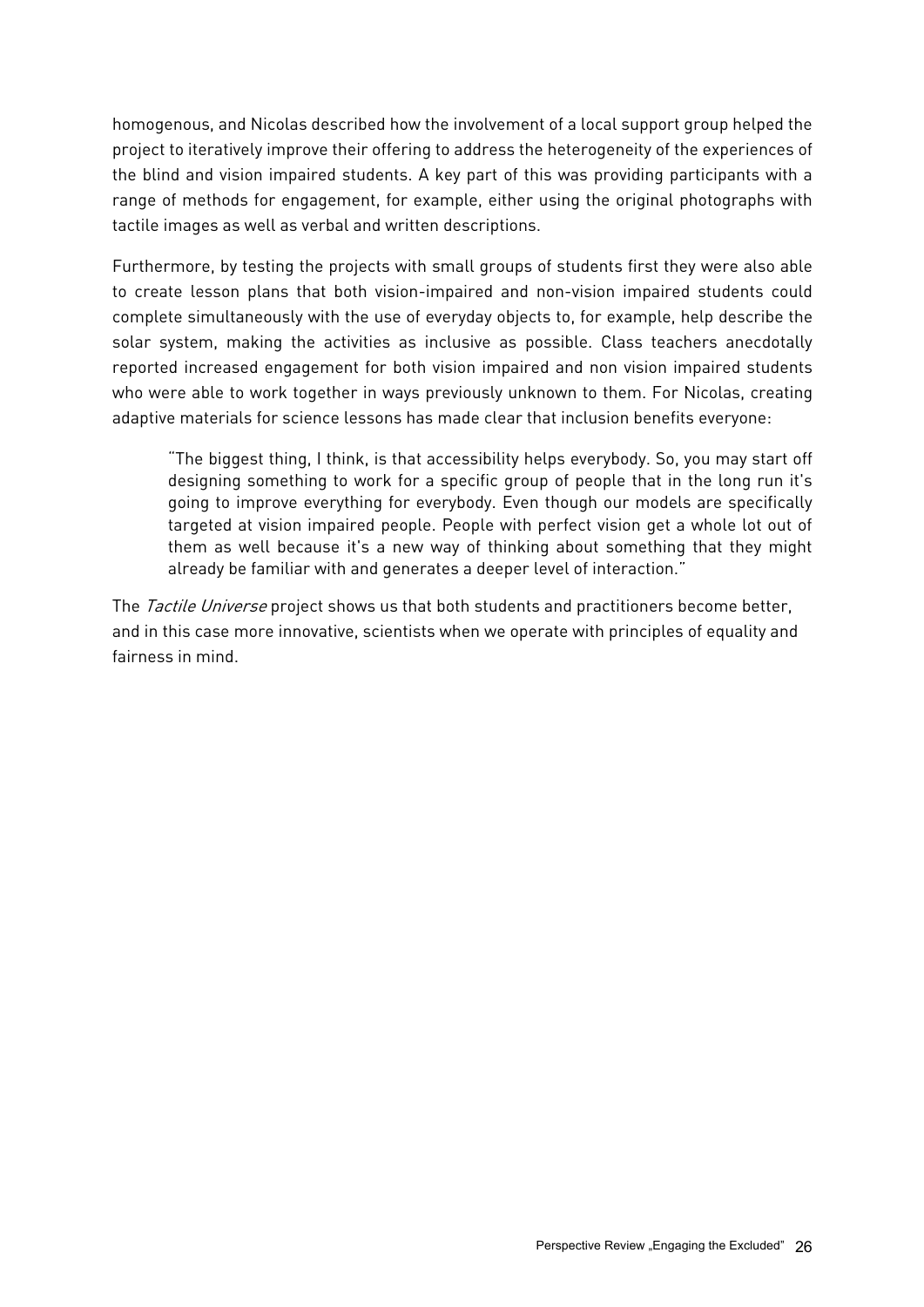## **CONCLUSION**

Engaging excluded communities with science remains a challenge for researchers and practitioners. Looking back to the history of science communication and public engagement, particularly the socio-political contexts and unequal power relations that dominated the 15th century onwards, can help us to understand contemporary patterns of exclusion from science today. These histories show how the dissemination of western knowledge was used to dominate native peoples and erase their knowledge traditions. As Lindy Orthia notes, this exclusion of minoritised people from science is perpetuated if we only think of science in narrow, Eurocentric and temporally recent terms, and emphasises the importance of creating more polyvocal histories of science as a possible remedy.

Having moved on from top-down corrective process of communication to dialogue and two way engagement with the public, for the most part, engagement practices of today are increasingly turning their attention to issues of inclusion, equality and diversity. The aim here is to ensure that all members of society have access to the construction, communication and use of scientific knowledge and, due to the revealing effects of a global pandemic, the need to address the life-limiting inequalities within our societies has become unavoidable. Literature on contemporary science communication and engagement practices reveals the messy relationship between science and society and how engagement initiatives, including those designed to be more inclusive, can perpetuate the exclusion of marginalised groups if we aren't willing to challenge our own assumptions and biases and reimagine what successful engagement looks like.

The case studies featured here remind us to look beyond academia and the literature, to local experts for examples of best practice. Their experience and community centred approaches illustrate what can be achieved if we are willing to challenge our own motivations when undertaking this work and ensure that the needs of the communities we serve are our primary focus. They also revealed the importance of; taking the time to build trust that goes both ways, early intervention, making science useful and relevant to people's everyday lives rather than our own interests, challenging preconceived ideas of what success looks like and coproducing each stage of the process to ensure sustainability, when planning our own work. By bringing their work together it also makes clear that the way exclusion presents is heavily context dependent, meaning we should be wary of any models of inclusion that suggest a one size fits all approach is either possible or preferable. As such, the learnings here should not be viewed as a to-do list or the final word on what inclusion should look like in your own practice, but as suggested points for consideration before you begin.

Ultimately, we must accept that there are no shortcuts or quick fixes to true inclusion. In many cases we are trying to address generations worth of inequality and marginalisation that has impacted some communities' relationship with science. As the world and the way we use science changes, so will the needs of marginalised communities and the types of social exclusion they face. Although certainly not exhaustive, we hope this perspective review and the presentation of cross-cultural case studies has begun to express why we should and how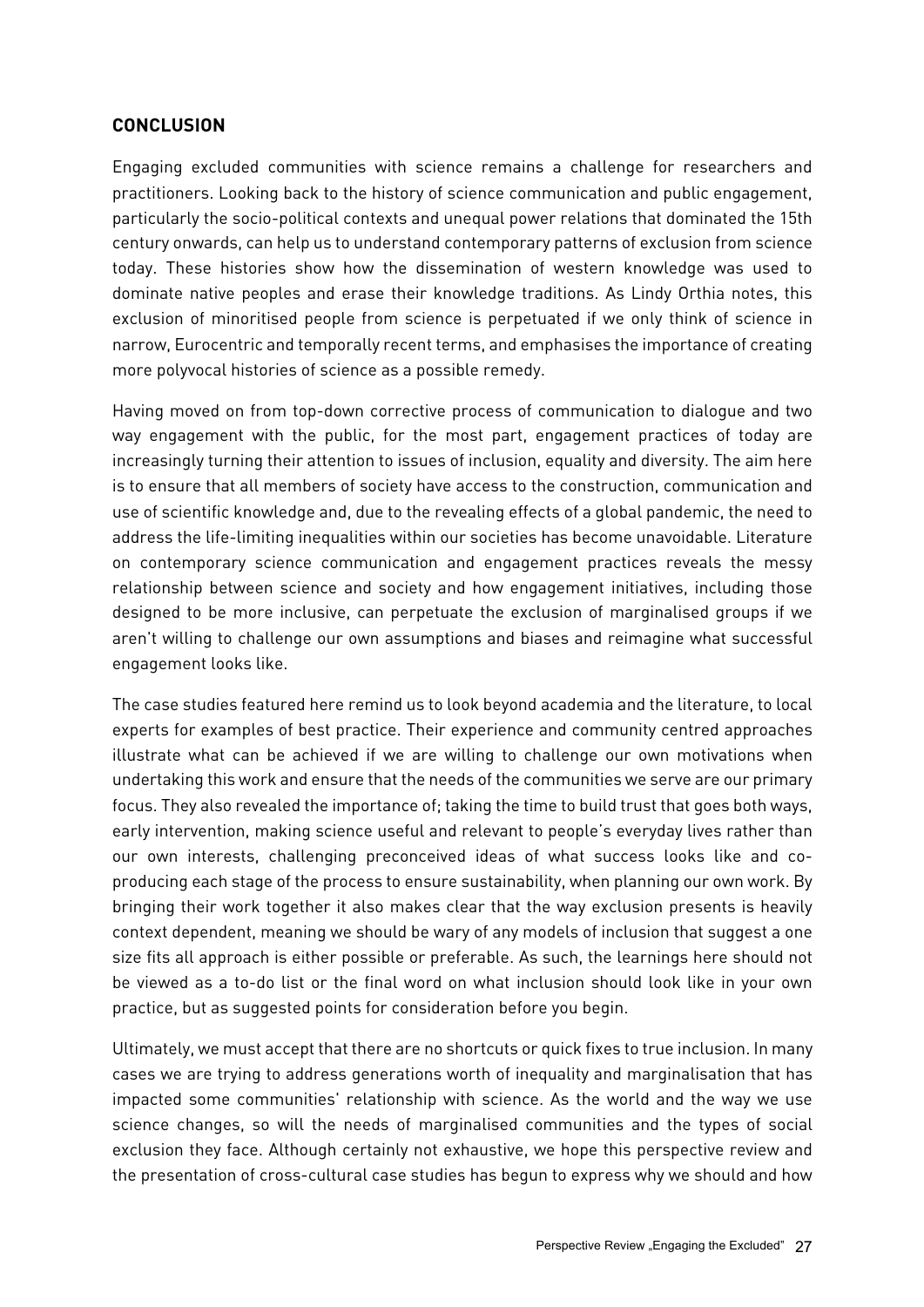we can think more critically about the very nature of exclusion itself: how and why it happens and who is affected, as well as how can we engage with instances of exclusion beyond a framework of overcoming barriers to something more complex which reflects the experiences of excluded communities more accurately and unapologetically centres their needs in both research and practice.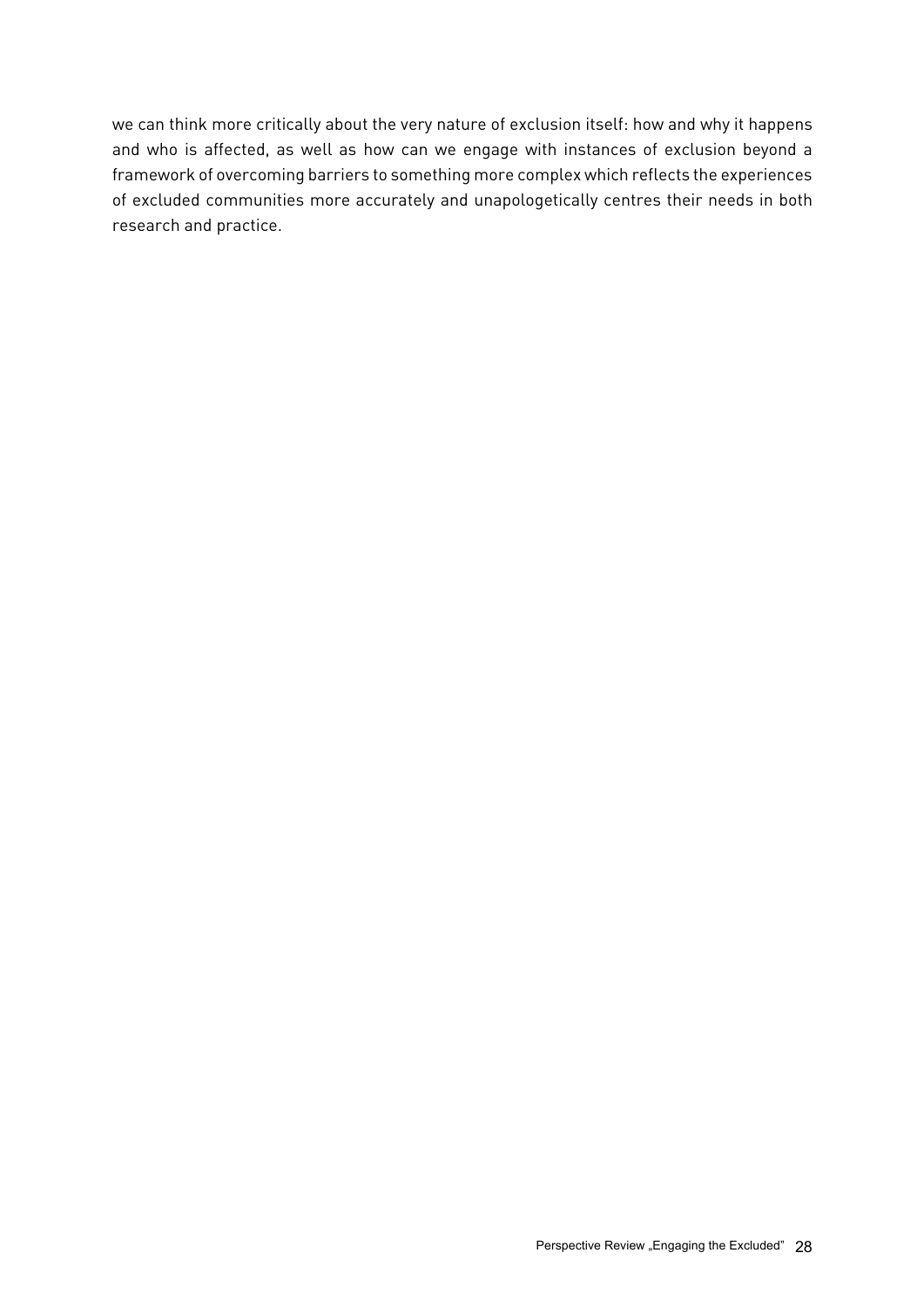# **BIBLIOGRAPHY**

Almeida C., Brito, F., Ferreira, R., Massarani, L. and Amorim, L. (2015). Centros e Museus de Ciência do Brasil. Rio de Janeiro: ABCMC, Casa da Ciência/UFRJ e Museu da Vida.

Archer, L., Moote, J., MacLeod, E., Francis, B., and DeWitt, J. (2020). ASPIRES 2: Young people's science and career aspirations, age 10-19. London: UCL Institute of Education. Available from:

https://discovery.ucl.ac.uk/id/eprint/10092041/15/Moote\_9538%20UCL%20Aspires%202%20 report%20full%20online%20version.pdf.

Attar, A. and Genus, A. (2014). Framing public engagement: A critical discourse analysis of GM Nation?. Technological Forecasting and Social Change, 88, pp.241-250.

Bauer, M. W., Allum, N., & Miller, S. (2007). What can we learn from 25 years of PUS survey research? Liberating and expanding the agenda. Public Understanding of Science, 16(1), pp. 79–95. Available from: https://doi.org/10.1177/0963662506071287.

Blundell, R., Costa Dias, M., Joyce, R. and Xu, X. (2020). COVID-19 and Inequalities, Fiscal Studies, 41(2), pp. 291–319. Available from: DOI: 10.1111/1475-5890.12232.

Bodmer, W.F. (1985). The Public Understanding of Science. Report of a Royal Society ad hoc Group endorsed by the Council of the Royal Society. London: Royal Society. Available at: https://royalsociety.org/-/media/Royal\_Society\_Content/policy/publications/1985/10700.pdf

Bond, M., Maram, H., Soliman, A., & Khattab, R. (2012). Science and innovation in Egypt. London: The Royal Society.

Bristow, W (2017). Enlightenment. In: Zalta, E.N, The Stanford Encyclopedia of Philosophy (Fall 2017 Edition). Available from: https://plato.stanford.edu/archives/fall2017/entries/enlightenment/.

Burns, T.W. , O'Connor, D.J. , and Stocklmayer, S.M. (2003). Science communication: A contemporary definition. Public Understanding of Science, 12, pp. 183-202.

Carey, D. and Festa, L. (2009). The Postcolonial Enlightenment. Eighteenth- Century Colonialism and Postcolonial Theory. New York: Oxford University Press.

Chakraborty, A., Raman. U and Thirumal, P. (2020). Tracing science communication in independent India. In: Gascoigne T., Schiele, B., Leach, J., Riedlinger, M., Lewenstein, B., Massarani, L and Broks, P. (Eds.) Communicating Science: A Global Perspective. Australia: Australian National University, ANU Press.

Condorcet, M.De. (1795). Outlines of an Historical View of the Progress of the Human Mind: Being a Posthumous Work of the Late M. de Condorcet. London: J. Johnson. Available from: https://play.google.com/books/reader?id=SLs8AAAAYAAJ&hl=en\_GB&pg=GBS.PP11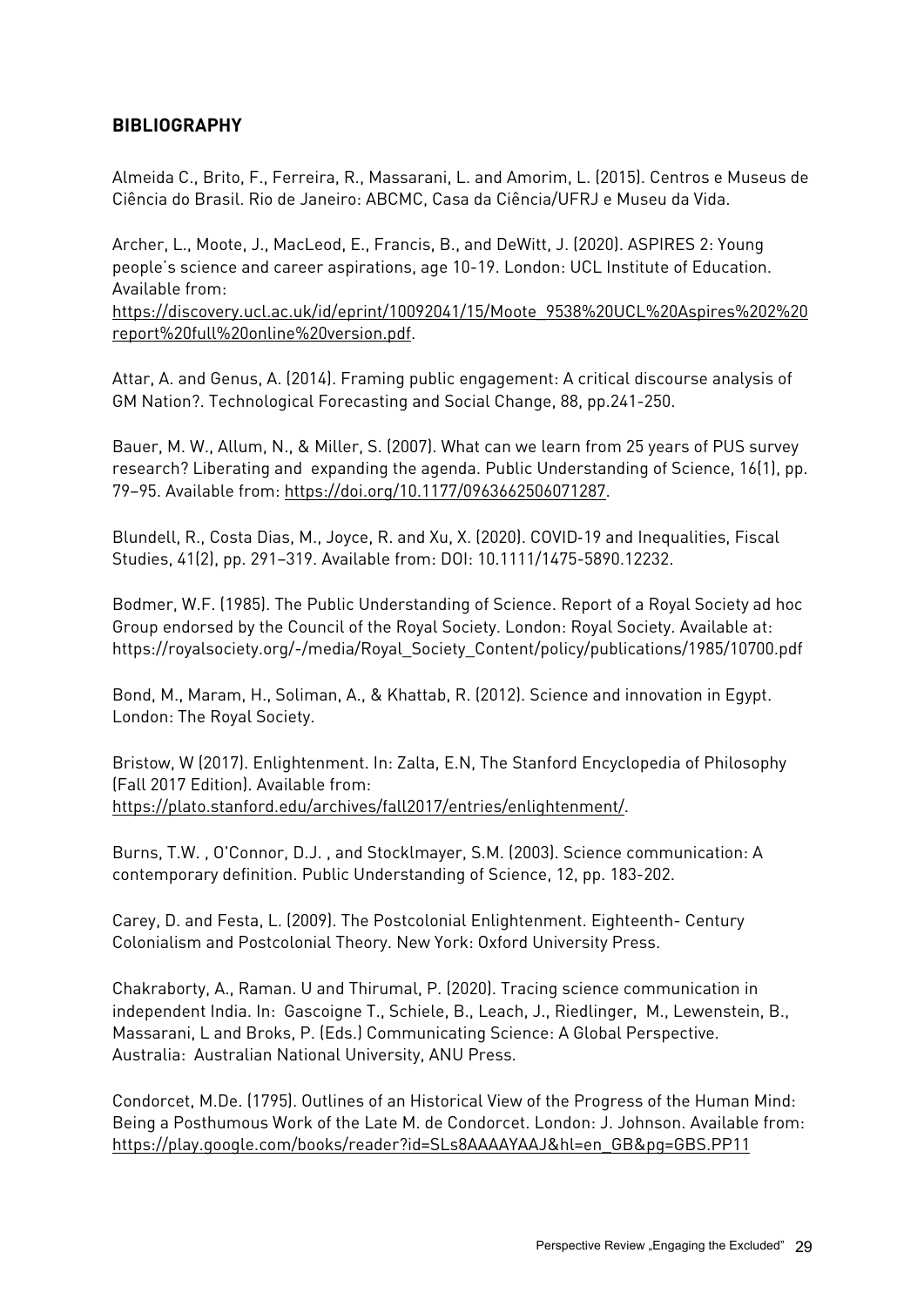Dawson, E. (2014). Reframing social exclusion from science communication: moving away from 'barriers' towards a more complex perspective'. JCOM ,13 (02), C02. Available from: https://doi.org/10.22323/2.13020302.

Dawson, E. (2019). Equity, Exclusion and Everyday Science Learning The Experiences of Minoritised Groups. Oxford: Routledge.

Drinkable Rivers. (2021). Drinkable Rivers: Towards a world with drinkable rivers [Online]. Available from: https://drinkablerivers.org/

Durant, J. (1993). "What Is Scientific Literacy?," in J. Durant and J. Gregory (eds) Science and Culture in Europe, pp. 129-138. London: Science Museum.

Durant, J. , Bauer, M. , Midden, C. , Gaskell, G. and Liakopoulos, M. (2000). "Two Cultures of Public Understanding of Science," in M. Dierkes and C. von Grote (eds) Between Understanding and Trust: The Public, Science and Technology, pp. 131-156. Amsterdam: Harwood Academic Publishers

Eden, G. (2014) Special Eurobarometer 401: survey summary on responsible research and innovation, science and technology. Journal of Responsible Innovation 1(1):129–132. Available from: https://doi.org/10.1080/23299460.2014.882553,

European Environment Agency. (2001). Late Lessons from Early Warnings: The Precautionary Principle 1896–2000. Copenhagen: Office for Official Publications of the European Communities, pp. 157-167.

Evangelista, R. and. Kanashiro, M.M. (2004). Science, Communication and Society in Brazil, the Narrative of Deficit. Journal of Science Communication. 3(4), Available from: DOI: https://doi.org/10.22323/2.03040903.

Forth, T. and Jones, R.A.L. (2020). The Missing £4 billion: Making R&D work for the whole UK. London: Nesta.

Gascoigne, T and Schiele, B. (2020). Communicating Science. A Global Perspective. In: Gascoigne T., Schiele, B., Leach, J., Riedlinger, M., Lewenstein, B., Massarani, L and Broks, P. (Eds.) Communicating Science: A Global Perspective. Australia: Australian National University, ANU Press.

Goodman, G.K. (2002). Japan and the Dutch 1600-1853. Abingdon: RouteledgeCurzon.

Hannam, J. (2011). Explaining the world: Communicating science through the ages. In W. Bodmer (Author) & D. Bennett & R. Jennings (Eds.), Successful Science Communication: Telling It Like It Is (pp. 31-44). Cambridge: Cambridge University Press. doi:10.1017/CBO9780511760228.005.

House of Lords, Select Committee on Science and Technology. (2000). Science and Society, Third Report. London. Available from: https://publications.parliament.uk/pa/ld199900/ldselect/ldsctech/38/3802.htm.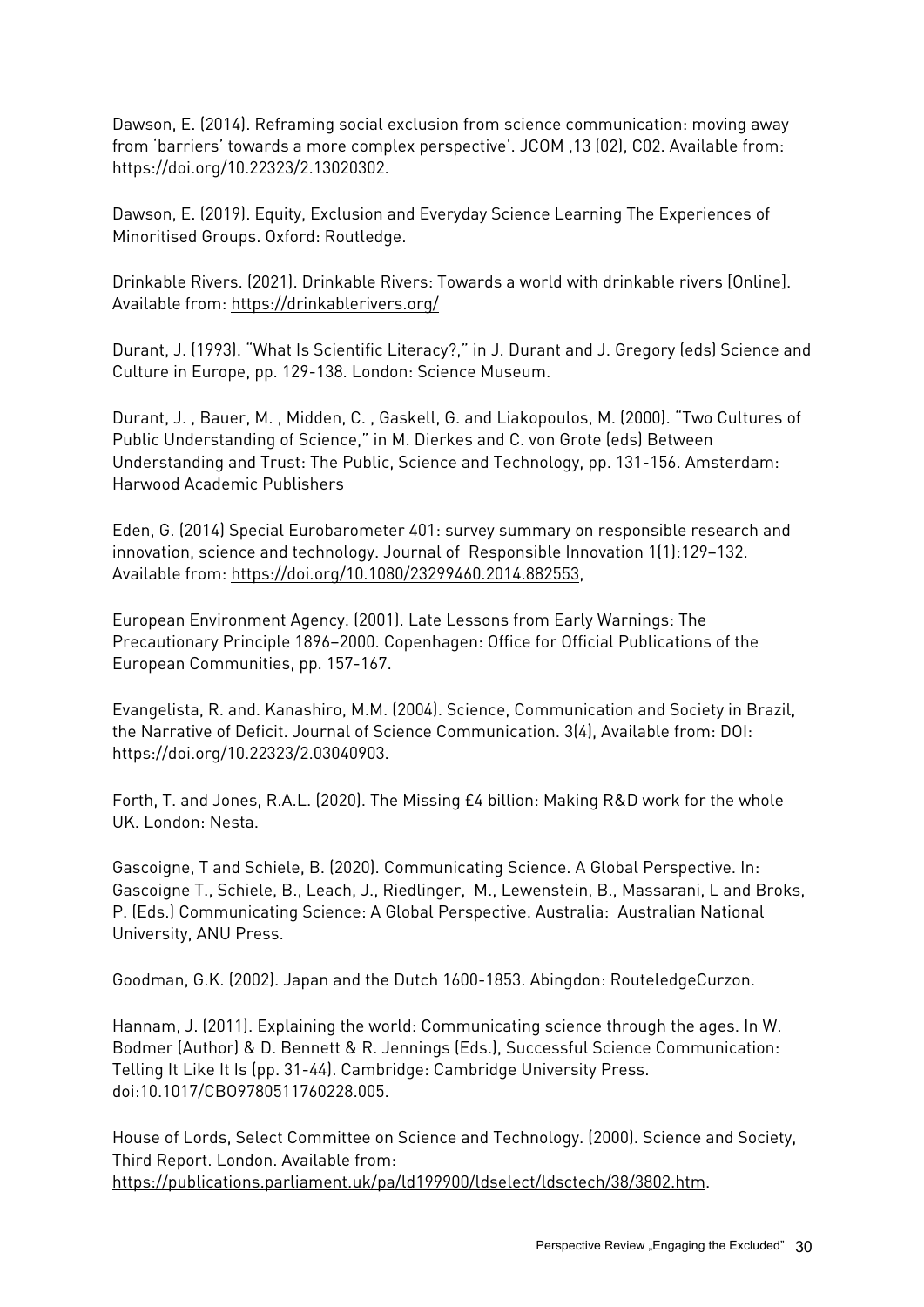Irwin, A. and Wynne, B. (1996). Misunderstanding science? The public reconstruction of science and technology. Cambridge: Cambridge University Press.

Irwin, A. (2003). Citizen science: a study of people, expertise and sustainable development. London: Routledge.

Irwin, A. (2014). From deficit to democracy (re-visited). Public Understanding of Science, 23(1), pp.71-76.

Jasanoff, S. (2004). The Idiom of Co-production. In: Jasanoff, S (Ed) States of Knowledge. London: Routledge, pp. 1-12.

Jasanoff, S. and Kim, S.-H. (2009). Containing the Atom: Sociotechnical Imaginaries and Nuclear Power in the United States and South Korea. Minerva 47(2), pp.119–146.

Jasanoff, S. (2015). Future Imperfect: Science, Technology and the Imaginations of Society. In: Jasanoff, D. and Kim, S.-H (eds.) Dreamscapes of Modernity: Sociotechnical Imaginaries and the Fabrication of Power. Chicago, IL: The University of Chicago Press, pp. 1–33.

Jones, R.A.L. (2011). Introduction: Public Engagement is an evolving science policy landscape, in: Bennet, D. J. and Jennings R. C. (Eds). Successful Science Communication: Telling It Like It Is. Cambridge: Cambridge University Press.

Kim, Y.Y. (2007) Ideology, Identity, and Intercultural Communication: An Analysis of Differing Academic Conceptions of Cultural Identity. Journal of Intercultural Communication Research, 36(3), pp. 237-253. Available from: DOI: 10.1080/17475750701737181.

Kuritz, H. (1981). The Popularization of Science in Nineteenth-Century America. History of Education Quarterly, 21(3), pp.259-274.

Landini, F., Malerba, F. and Mavilia, R. (2015). The structure and dynamics of networks of scientific collaborations in Northern Africa. Scientometrics, 105(3), pp.1787-1807.

Lock, S. (2011). Deficit and Dialogues: science communication and the public understanding of science in the UK, In: Bennet, D. J. and Jennings R. C. (Eds). Successful Science Communication: Telling It Like It Is. Cambridge: Cambridge University Press.

Massarani, L., de Castro Moreira I. and Lewenstein B. (2017). A historical kaleidoscope of public communication of science and technology'. JCOM, 16 3), E. Available from: https://doi.org/10.22323/2.16030501.

Massarani, L and de Castro Moreira I. (2020). Brazil: History, significant breakthroughs and present challenges in science communication. In: Gascoigne T., Schiele, B., Leach, J., Riedlinger, M., Lewenstein, B., Massarani, L and Broks, P. (Eds.) Communicating Science: A Global Perspective. Australia: Australian National University, ANU Press, pp. 155 - 174.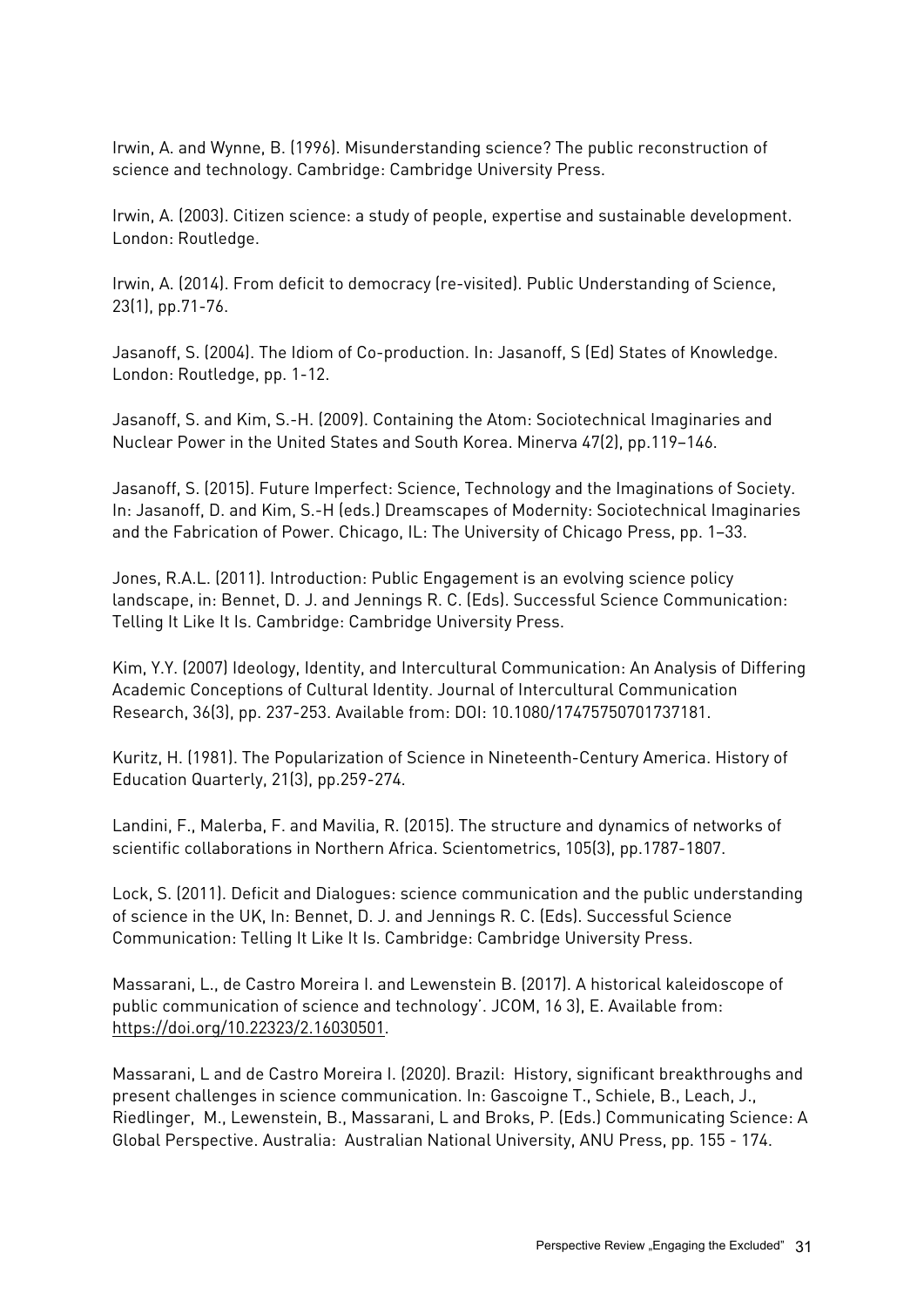Matias, A., Dias, A., Gonçalves, C., Vicente, P. N. and Mena, A. L. (2021). 'Science communication for social inclusion: exploring science & art approaches'. JCOM 20(02), A05. Available from: https://doi.org/10.22323/2.20020205.

Mazzocchi, F. (2006). Western science and traditional knowledge. EMBO reports, 7(5), pp.463-466. Available from: doi: 10.1038/sj.embor.7400693.

Miller, S. (2001). Public understanding of science at the crossroads. Public Understanding of Science, 10(1), pp.115-120.

NHS Digital. (2017). Registered Blind and Partially Sighted People [Online]. 7th December 2017. Available from: https://files.digital.nhs.uk/publication/o/j/registered blind report.pdf.

Orthia, L. A. (2020). 'Strategies for including communication of non-Western and indigenous knowledges in science communication histories'. JCOM 19 (02), A02. https://doi.org/10.22323/2.19020202.

Outram, D. (2019). The Enlightenment. (4th Ed.). Cambridge: Cambridge University Press.

Owen, R., Macnaghten, P. and Stilgoe, J. (2012). Responsible research and innovation: From science in society to science for society, with society. Science and Public Policy, 39(6), pp.751-760. Available from DOI: doi:10.1093/scipol/scs093.

Parliamentary Office for Science and Technology. (2003). Science and Society: Three Years On. Milbank, London: The Parliamentary Office of Science and Technology. Available from: https://www.parliament.uk/documents/post/13-may-proceedings.pdf.

Raj, K. (2007). Relocating Modern Science Circulation and the Construction of Knowledge in South Asia and Europe, 1650–1900. Houndmills, Basingstoke, Hampshire: Palgrave Macmillan.

Raichvarg, D. and Jacques, J. (1991). Savants et Ignorants: une histoire de la vulgarisation des sciences. Paris: Éd. Le Seuil, p. 8.

Rouse, J. (1990). The narrative reconstruction of science. Inquiry, 33(2), pp.179-196.

Royal National Institute of Blind People (2021). Key information and statistics on sight loss in the UK. Last updated: 1st September 2019. Available from: https://www.rnib.org.uk/professionals/knowledge-and-research-hub/key-information-andstatistics.

Schirato, T. and Yell, S. (1997). Communication and Cultural Literacy: An Introduction. Sydney: Allen & Unwin.

Scottish Government. (2020). 28th January 2020. Scottish Index of Multiple Deprivation 2020: introduction [Online]. Available from: https://www.gov.scot/publications/scottish-indexmultiple-deprivation-2020/pages/5/.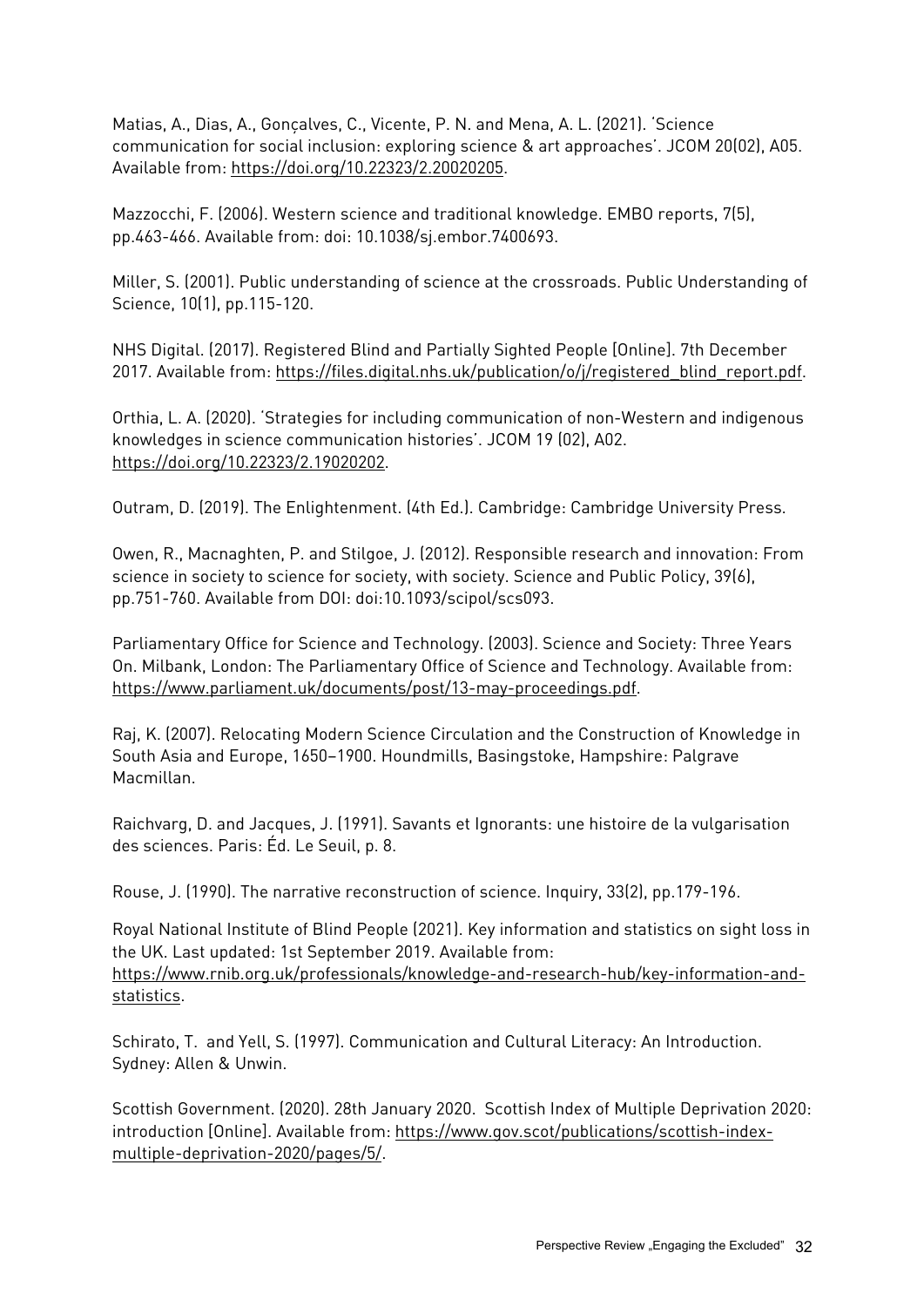Skidmore, T. E. (1988) The Politics of Military Rule in Brazil, 1964-1985. Oxford: Oxford University Press.

Smallman, M. (2018). Science to the rescue or contingent progress? Comparing 10 years of public, expert and policy discourses on new and emerging science and technology in the United Kingdom. Public Understanding of Science, 27 (6), pp. 655–673. Available from: DOI: 10.1177/0963662517706452.

Smallman, M. (2019). 'Nothing to do with the science': How an elite sociotechnical imaginary cements policy resistance to public perspectives on science and technology through the machinery of government', Social Studies of Science [Online]. Available from: DOI: 10.1177/0306312719879768.

Stilgoe, J., Lock, S. and Wilsdon, J. (2014). Why should we promote public engagement with science? Public Understanding of Science, 23(1), pp.4-15.

Sur, A. (2011). Dispersed Radiance: Caste, Gender and Modern Science in India. New Delhi: Navayana.

Thomas, G. and Durant, J. (1997). Why should we promote the public understanding of science? In: Shortland, M. (ed.) Scientific Literacy Papers. Oxford: Rewley House, pp. 1–14.

Vicente M.I. et al. (2021). Open Science Hub-Portugal: Toward Community Development, Innovation, and Well-Being Through Open Schooling. In: Sandu P., Tudisca V., Valente A. (eds) Co-creating in Schools Through Art and Science. SpringerBriefs in Research and Innovation Governance. Springer, Cham. https://doi.org/10.1007/978-3-030-72690-4\_4.

Warren, B., Ballenger, C., Ogonowski, M., Rosebery, A. S. and Hudicourt-Barnes, J. (2001). Rethinking diversity in learning science: The logic of everyday sense-making, Journal of Research in Science Teaching, 38(5), pp. 529–552. Available from: DOI: 10.1002/tea.1017.

Watanabe, M. (2010). New wine must be put into new wineskins: The new keyword "Science Communication" has changed PUST policy in Japan. In: Proceedings of PCST2010 Conference in New Delhi. Available from: http://www.pcst.co/archive/paper/365.

Watanabe, M. (2017). 'From top-down to bottom-up: a short history of science communication policy in Japan'. JCOM 16(3), Y01. Available from: https://doi.org/10.22323/2.16030401.

Weigold, M. F. (2001) Communicating Science: A Review of the Literature. Science Communication, 23(2), pp. 164–193. Available from: doi: 10.1177/1075547001023002005.

Welsh, I. and Wynne, B. (2013). Science, Scientism and Imaginaries of Publics in the UK: Passive Objects, Incipient Threats. Science as Culture, 22(4), pp.540-566.

Wynne, B. (1995). Public Understanding of Science. In: S. Jasanoff, G. E. Markle, J. C. Petersen, and T. Pinch (eds.) The Handbook of Science and Technology Studies. Thousand Oaks CA: Sage. pp. 361–388.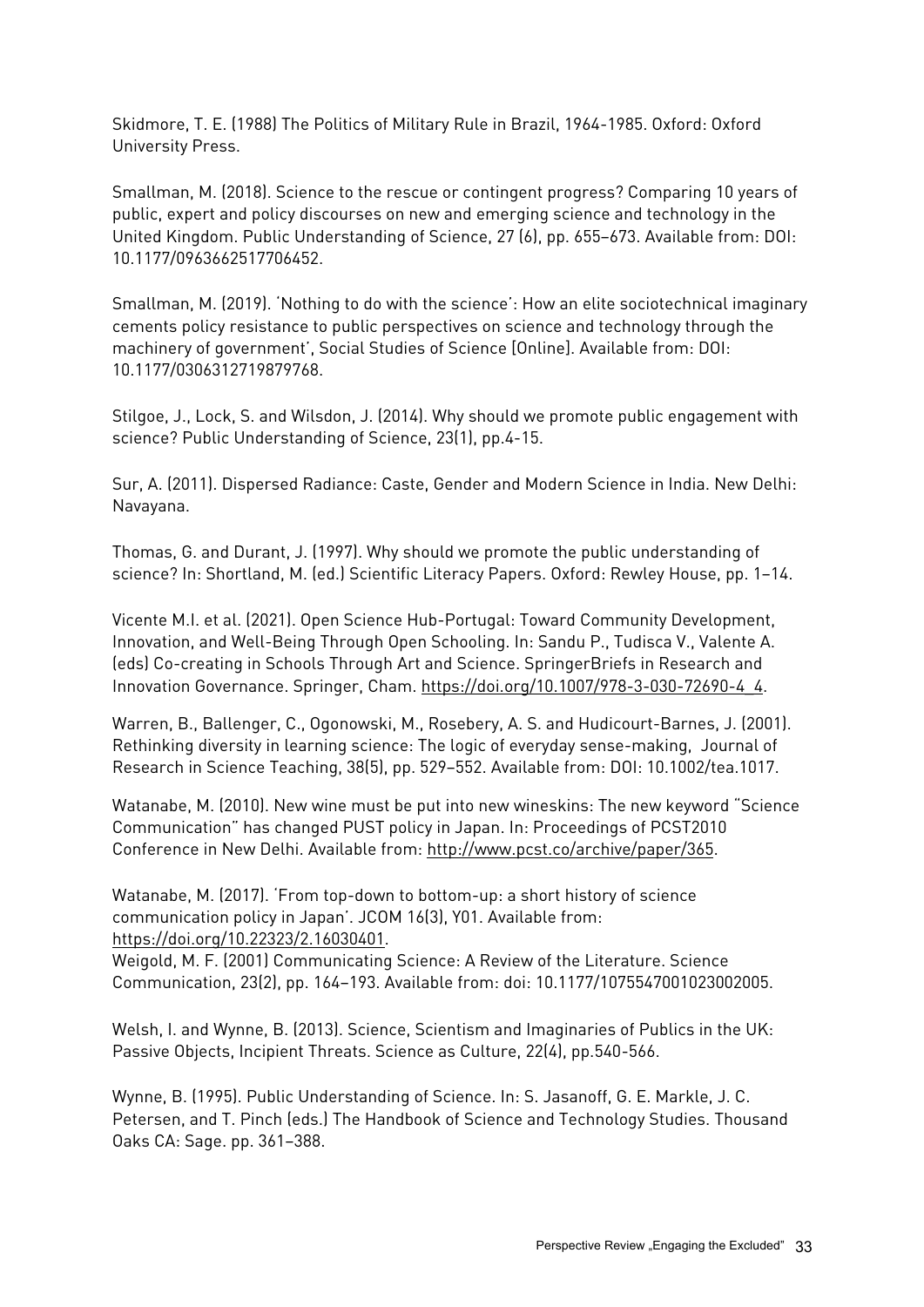Wynne, B. (1999). Knowledge in Context. In: Scanlon, E, Whitelegg, E and Yates, S. (eds.) Communicating Science: Context and Channels. London and New York: Routledge, pp. 4-13.

Wynne, B. (2005). Risk as globalizing 'democratic' discourse? Framing subjects and citizens. In: Leach, M, Scoones, I and Wynne, B (Eds.). Science and Citizens: Globalization and the challenge of engagement. London and New York: Zed Books, pp. 66- 82.

Wynne, B. (2006). Public Engagement as a Means of Restoring Public Trust in Science – Hitting the Notes, but Missing the Music?. Community Genetics 9, pp. 211-220

Yosso, T.J. (2005). Whose culture has capital? A critical race theory discussion of community cultural wealth. Race Ethnicity and Education 8(1), pp. 69–91.